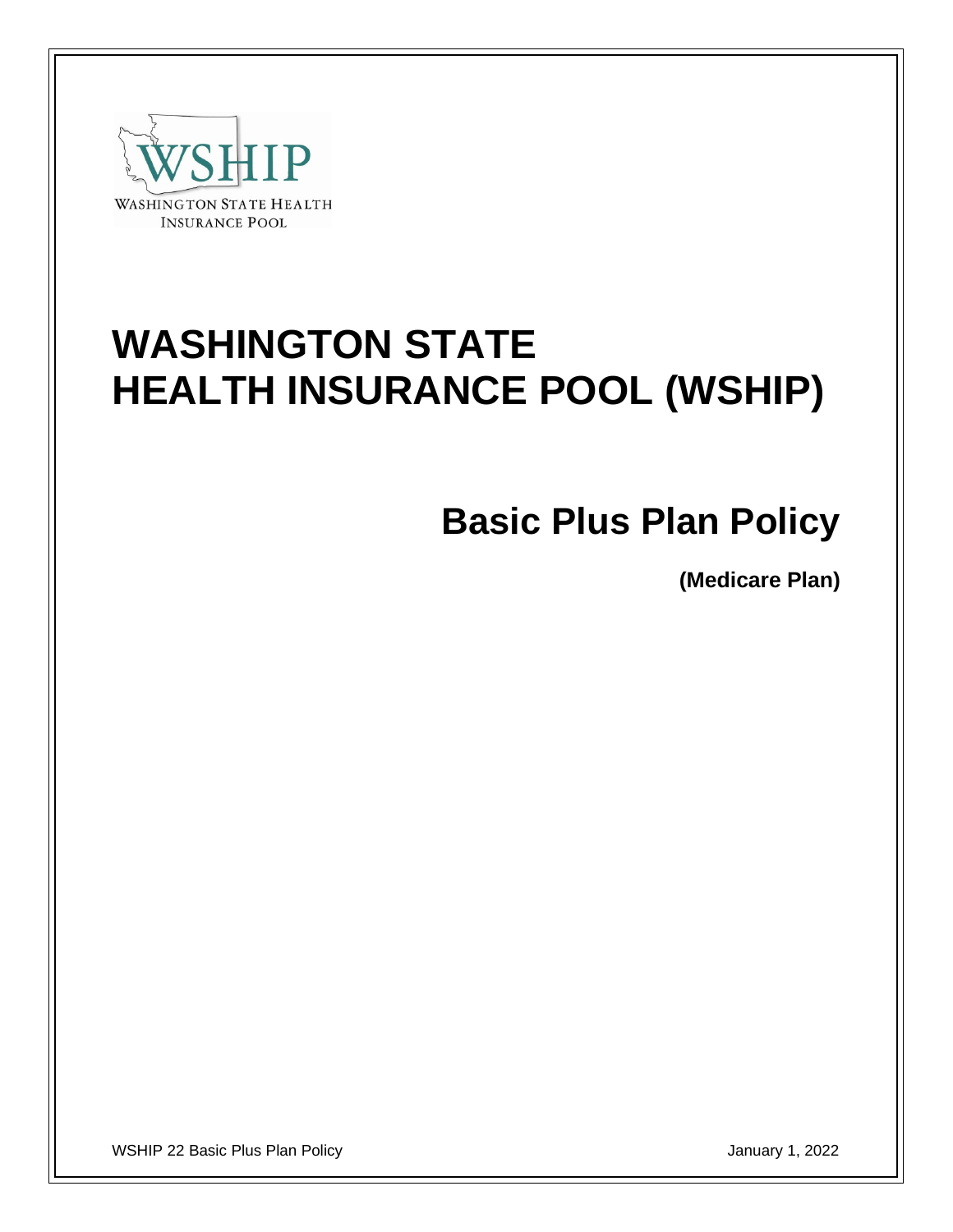# **WSHIP Basic Plus Plan Policy**

#### *A plan for Medicare enrollees that supplements your existing Medicare Parts A, B and D benefits, as well as providing additional benefits for some services not covered by Medicare, including some prescription drugs.*

This Policy is issued to You by the Washington State Health Insurance Pool in consideration of Your premium payments and the statements in Your application.

## **TABLE OF CONTENTS**

| $\mathbf{L}$ | $A_{1}$<br><b>B.</b><br>C.<br>D.<br>Ε. |                                                                                         |  |
|--------------|----------------------------------------|-----------------------------------------------------------------------------------------|--|
| II.          | Α.<br>B.<br>C.<br>D.<br>Ε.             | EFFECTIVE DATE, DEPENDENTS, TERMINATION AND POLICY  1<br>REPLACEMENT OR DISCONTINUATION |  |
| III.         | A.<br><b>B.</b>                        |                                                                                         |  |
| IV.          | Α.<br><b>B.</b><br>C.<br>D.            |                                                                                         |  |
| $V_{\cdot}$  | $A_{1}$<br><b>B.</b><br>C.<br>D.<br>Ε. |                                                                                         |  |
| VI.          | A.<br>В.<br>C.                         |                                                                                         |  |

Page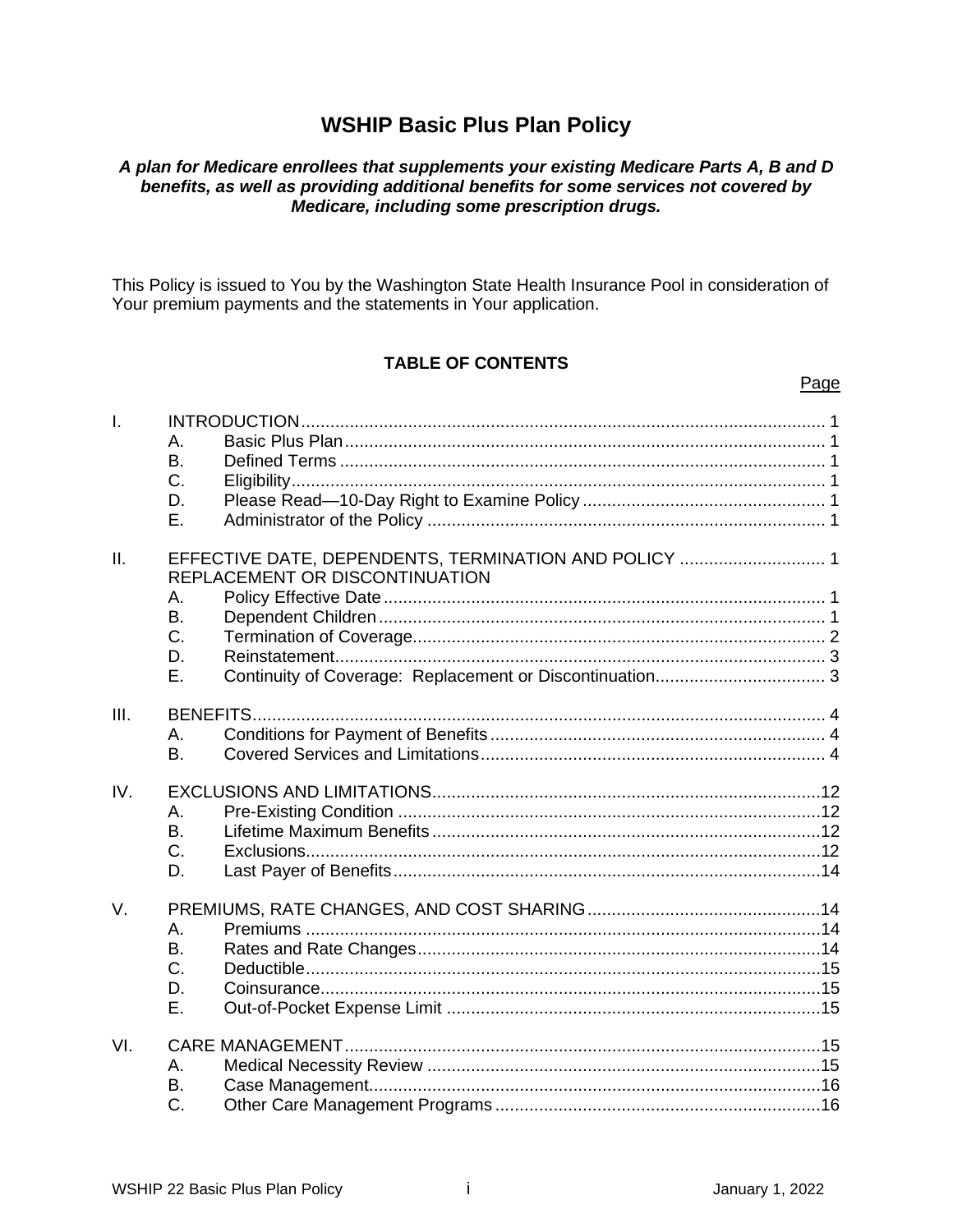| VII.  |    |  |  |
|-------|----|--|--|
|       | Α. |  |  |
|       | B. |  |  |
|       | C. |  |  |
|       | D. |  |  |
|       | Ε. |  |  |
|       | F. |  |  |
|       | G. |  |  |
|       | Η. |  |  |
|       | I. |  |  |
| VIII. |    |  |  |
|       | Α. |  |  |
|       | В. |  |  |
|       | C. |  |  |
|       | D. |  |  |
|       | Е. |  |  |
| IX.   |    |  |  |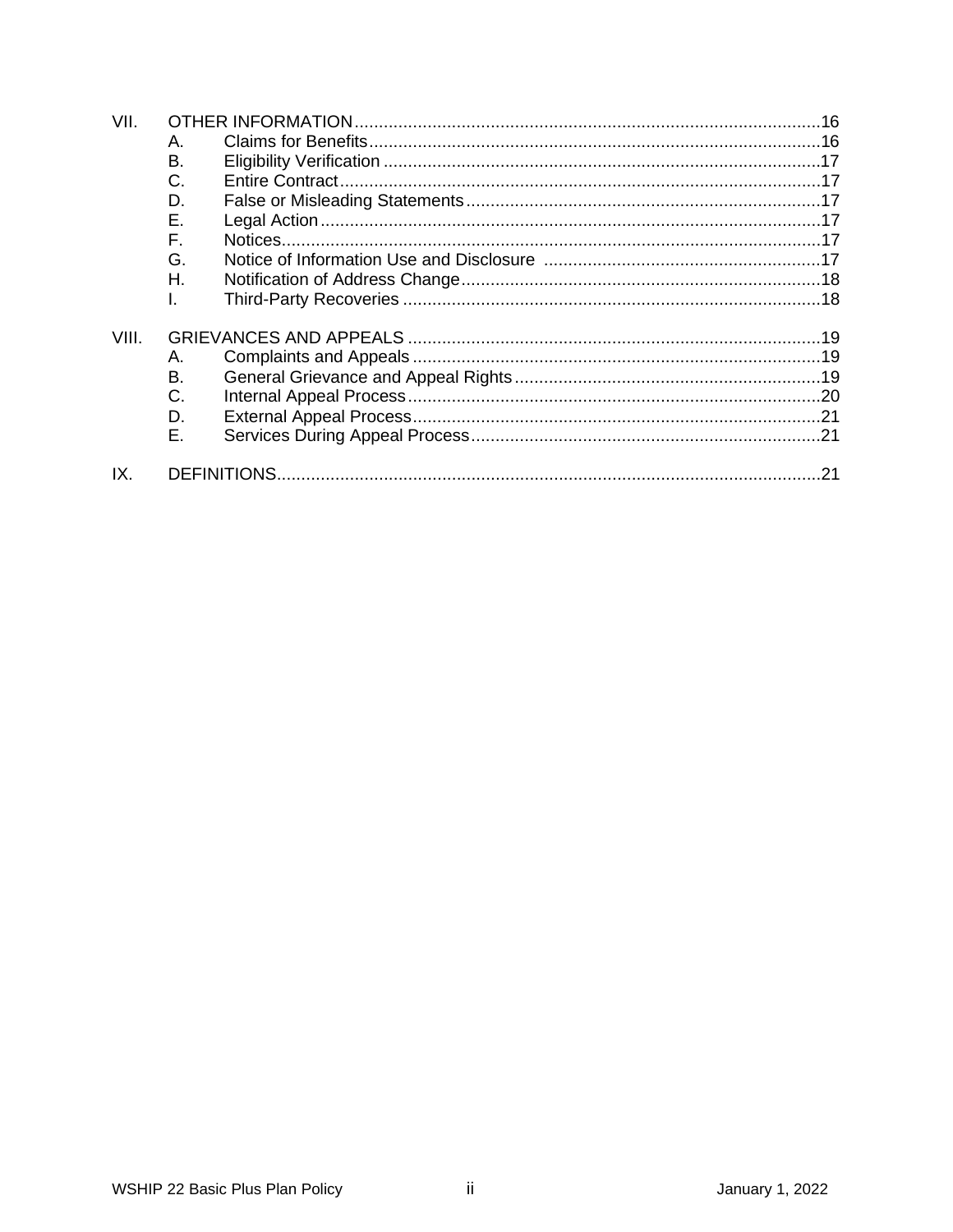# **I. INTRODUCTION**

- **A. Basic Plus Plan.** This Policy's benefits supplement Your existing Medicare Parts A, B and D benefits, as well as provide additional benefits for some services not covered by Medicare, including some Prescription Drugs. This Policy does not, however, qualify as a Medicare Supplement Policy and is not subject to the requirements of the Omnibus Budget Reconciliation Act of 1990 (OBRA 90) or any Washington State law enacted to implement OBRA 90.
- **B. Defined Terms.** Capitalized terms in this Policy have the meanings set forth in Section IX, Definitions.
- **C. Eligibility.** To be eligible for coverage under this Policy, You must (1) have been enrolled under Our Plan 2 policy immediately preceding enrollment under this Policy, (2) be enrolled in Parts A, B and D of Medicare, and (3) meet the eligibility requirements under Washington State law. These requirements include that You are a resident of Washington State; You (or Your covered parent) provide evidence of rejection for medical reasons, a requirement of restrictive riders, an up-rated premium, or a pre-existing conditions limitation on a Medicare supplemental insurance policy; or You do not have comprehensive Medicare supplemental coverage available to You.
- **D. Please Read—10-Day Right to Examine Policy.** If You are not satisfied with this Policy, You may return it to Us within 10 days of Your receipt of the Policy. If You timely return the Policy, We will refund Your premium and this Policy will be void, retroactive to the Policy effective date.
- **E. Administrator of the Policy.** The Administrator processes claims and administers most services on Our behalf (except for Prescription Drug services which are administered by Our Pharmacy Benefit Manager). If You have any questions about a medical claim or other items such as premiums, coverage or cost-sharing, You should contact the Administrator. If You have any questions about a Prescription Drug claim, You should contact the Pharmacy Benefit Manager.

# **II. EFFECTIVE DATE, DEPENDENTS, TERMINATION AND POLICY REPLACEMENT OR DISCONTINUATION**

- **A. Policy Effective Date.** This Policy will become effective and coverage begins at 12:01 a.m. Pacific Time on the first day of the month following Our approval of Your application, provided that Your completed application and required premium payment are received by the Administrator by the last day of the month preceding the effective date of Your Policy. Under limited circumstances and after obtaining the written approval of the Administrator, You may have an earlier or later effective date.
- **B. Dependent Children.** Coverage for Your Dependent Children is available under a separate Policy offered by Us. You may obtain coverage for Dependent Children at the time You apply for coverage or after Your coverage begins at any time a qualifying event occurs or during Our yearly open enrollment period. A qualifying event is limited to the birth or adoption of a Dependent Child or a Dependent Child's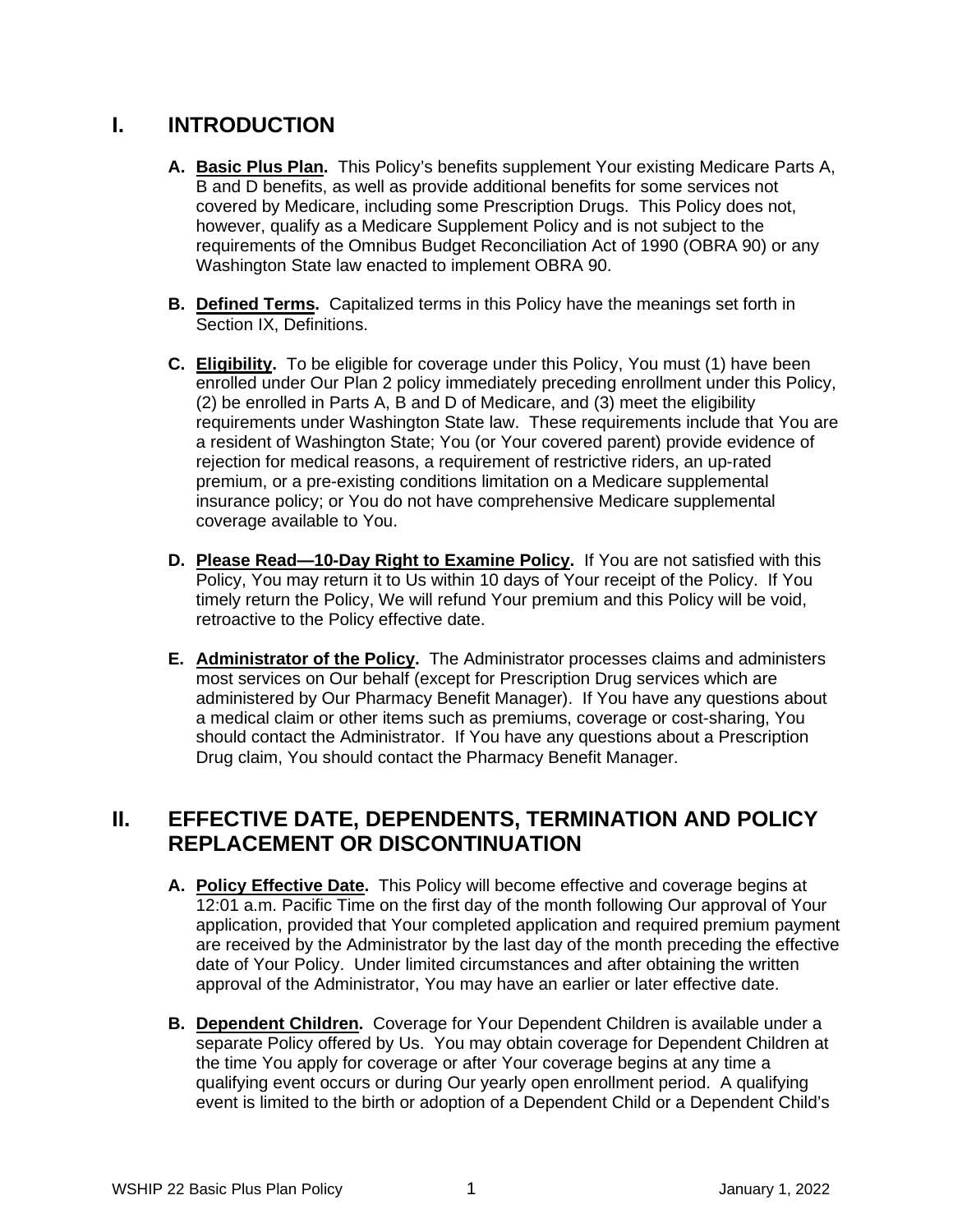loss of health insurance coverage due to a parent's loss of such coverage. The Dependent Child must meet the eligibility requirements for coverage, and benefits are subject to payment of the applicable premium and all other provisions of the applicable Policy. Coverage will include the necessary care and Treatment of medically diagnosed congenital defects and birth abnormalities.

For a Dependent Child who lost coverage under a parent's policy, coverage will begin on the first day of the month following Our receipt of complete enrollment information and premium payment. Your newborn or adopted Dependent Child will be covered automatically for 31 days from the moment of birth for a newborn or placement in Your home for an adopted Dependent Child. Coverage after the 31st day will be under the Policy applicable to the Dependent Child and is subject to Our receipt from You within the 31-day period of (1) written notification of the birth or adoption, (2) enrollment information for the child, and (3) the applicable premium. A child is deemed adopted when the child is physically placed, for the purpose of adoption under the laws of the state, in Your custody and You assume financial responsibility for the medical expenses of the child. Evidence of adoption will be required as a condition of enrollment of the child.

The Dependent Child's coverage will terminate upon attainment of age 26, except that coverage may be continued beyond age 26 while the Dependent Child is:

- 1. Incapable of self-sustaining employment by reason of developmental disability or physical handicap; and
- 2. Chiefly dependent upon You for support and maintenance, provided that proof of such incapacity and dependence is furnished to Us within 31 days of the Dependent Child's 26th birthday.

We may require proof of continuing incapacity and dependence from time to time, but not more often than annually after the two-year period following the Dependent Child's 26th birthday.

If You die during the Policy period and You have Dependent Children covered under one of Our policies, those Dependent Children may elect, if such election is done in writing within 30 days of the date of Your death, to continue coverage under one of Our policies.

- **C. Termination of Coverage.** Coverage under this Policy will continue until terminated as set forth below:
	- 1. **Events of Termination.** Coverage under this Policy will terminate if any of the following events occur. The termination will be effective as of 11:59 p.m. Pacific Time on the date the event occurs unless a different date is specifically identified below.
		- a. You send written notice of termination to the Administrator. Termination will be effective on the date that the Administrator receives the notice unless a future date is requested;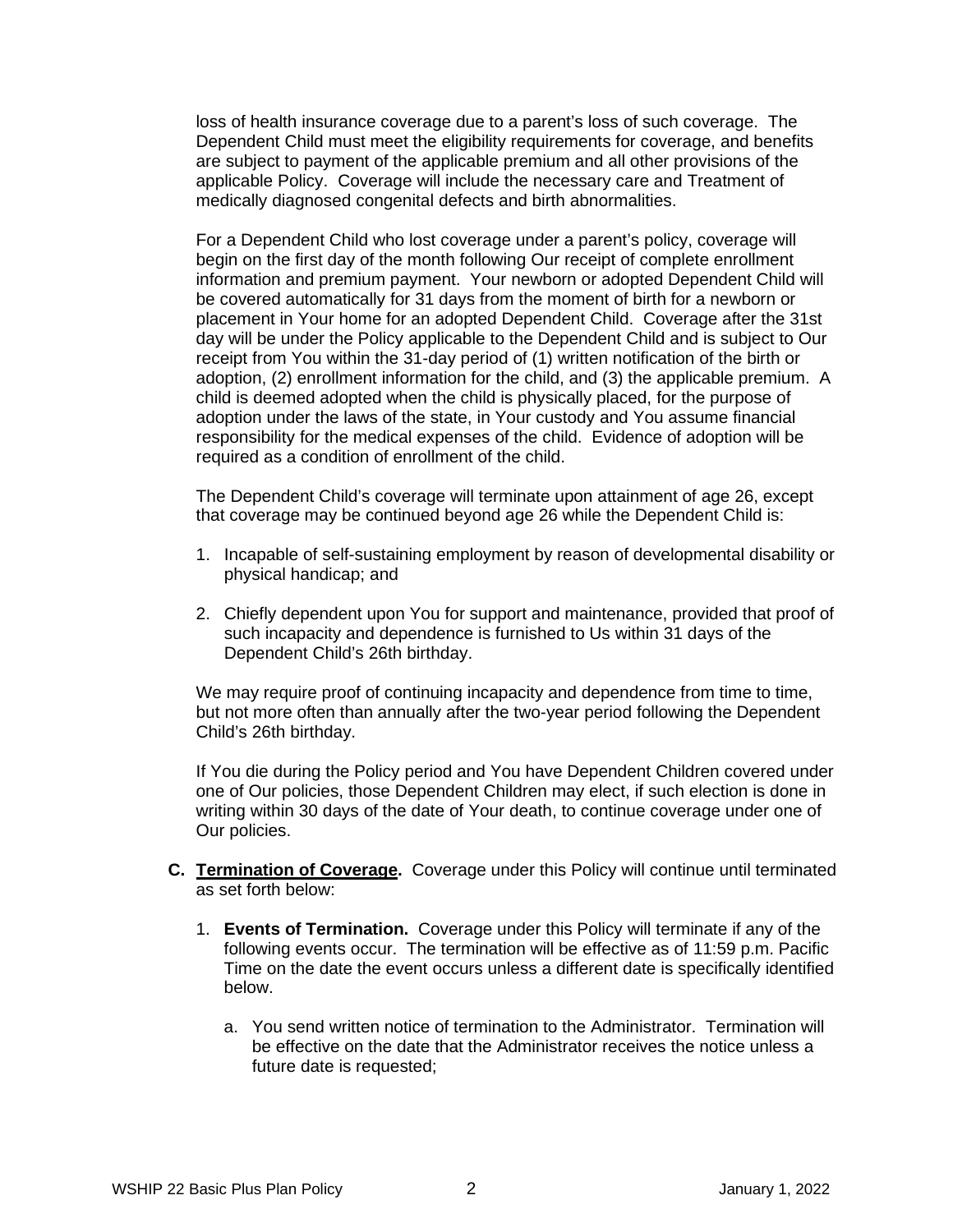- b. You fail to pay the applicable premium within the 31-day grace period. Termination will be effective on the last day of the period for which Your premium was paid;
- c. You are no longer a Washington State Resident;
- d. The last date upon which You are enrolled in both Parts A, B, and D of Medicare;
- e. You became eligible for Medicaid after June 30, 2008;
- f. You fail to respond within 30 days to Our inquiry about Your eligibility or place of residence; or
- g. You commit a material fraudulent act upon or against Us.
- 2. **Services After Termination.** If You are receiving Covered Services as a registered inpatient in a Hospital, Skilled Nursing Facility (SNF) or other covered facility on the date of termination, You will continue to be eligible for Covered Services while You are an inpatient for the condition for which You were hospitalized or confined, until one of the following events occurs:
	- a. We determine that it is no longer Medically Necessary for You to be an inpatient at the facility;
	- b. You are no longer enrolled in both Medicare Parts A and B;
	- c. The benefits available under this Policy for hospitalization or confinement are exhausted, regardless of whether a new Calendar Year begins;
	- d. You become covered under another policy that provides benefits for the hospitalization or confinement; or
	- e. You become enrolled under an agreement with another carrier that would provide benefits for the hospitalization or confinement if this Policy did not exist.

This provision will not apply if You are covered under another policy that provides benefits for the hospitalization or confinement at the time coverage would terminate. You are responsible for payment of all charges for services and items provided after the effective date of termination, except those services covered above.

**D. Reinstatement.** We will not reinstate this Policy if it terminates due to nonpayment of premium. If You mail or deliver a premium to Us after the 31-day grace period, We will return it to You as soon as We determine that the premium is late. No agent is authorized by Us to accept a late premium.

You may re-apply for coverage under the Policy if You again become eligible, provided at least 12 months have elapsed since the old Policy terminated or You can show continuous other coverage which has been involuntarily terminated for any reason other than nonpayment of premiums.

- **E. Continuity of Coverage: Replacement or Discontinuation.** This Policy may be replaced or discontinued by Us as follows:
	- 1. **Replacement.** We may replace this Policy by offering You a replacement policy which includes all of the services covered under this Policy and which does not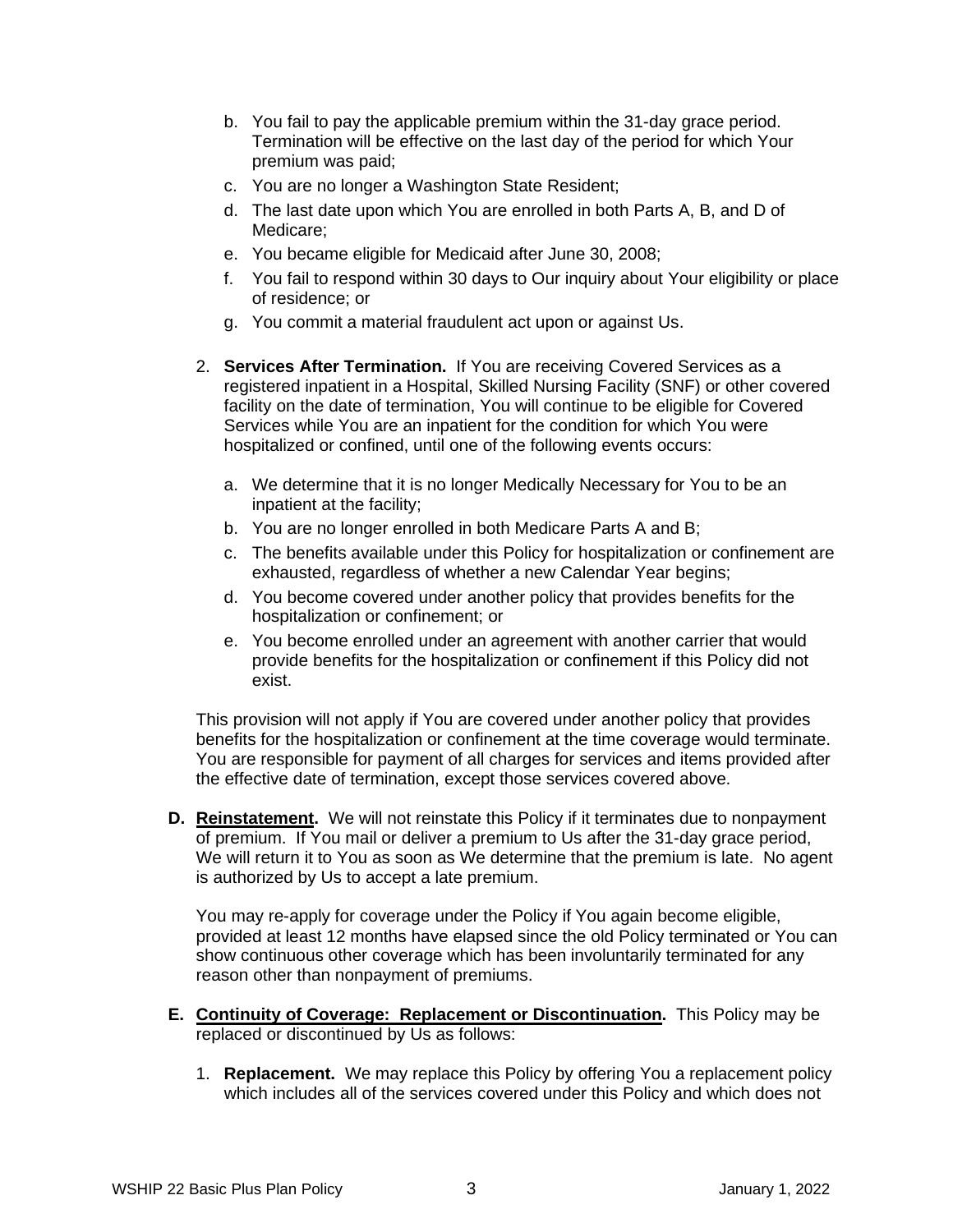limit access to the services covered in the replacement policy through unreasonable cost-sharing requirements or otherwise. We will also offer You the unrestricted right to transfer to a fully comparable plan offered by WSHIP and for which You are otherwise eligible.

2. **Discontinuation.** We may discontinue this Policy after providing You with notice 90 days prior to the date of discontinuation of this Policy. In this event, We will also offer You the option to enroll in any other plan offered by WSHIP and for which You are otherwise eligible. In offering You the option to enroll in other plans, We will act uniformly without regard to health status-related factors of You and other individuals who are or become eligible for the coverage We offer.

## **III. BENEFITS**

This section of the Policy describes the specific benefits this Policy provides. Benefits are available only for the services described below and are subject to applicable deductibles, coinsurance, copays, limitations, exclusions and all other provisions of this Policy.

- **A. Conditions for Payment of Benefits.** We provide benefits for a Covered Service, up to the Allowed Amount, only if it is:
	- 1. Received while You are insured under this Policy;
	- 2. Ordered by and under the direct supervision of a Physician;
	- 3. Medically Necessary as determined by Us; and
	- 4. Not excluded or beyond the limitations or benefit maximums of this Policy.
- **B. Covered Services and Limitations.** The following are Covered Services under the Policy:
	- 1. **Acupuncture.** Acupuncture services performed by an individual acting within the scope of his or her license that are Medically Necessary to relieve pain, induce surgical anesthesia or treat a covered Illness.

Benefits for acupuncture are limited to 12 visits per Calendar Year.

- 2. **Ambulance.** When necessary because of Your medical condition, licensed ambulance services for transportation to the nearest Hospital or SNF qualified to treat Your Illness.
- 3. **Blood Products and Services.** Blood and blood derivatives.
- 4. **Breast Reconstruction Following Mastectomy.** Reconstructive surgery of the breast on which the mastectomy has been performed and all stages of reconstructive breast reduction of the non-diseased breast to equal the size of the diseased breast following surgery due to a mastectomy. Treatment of the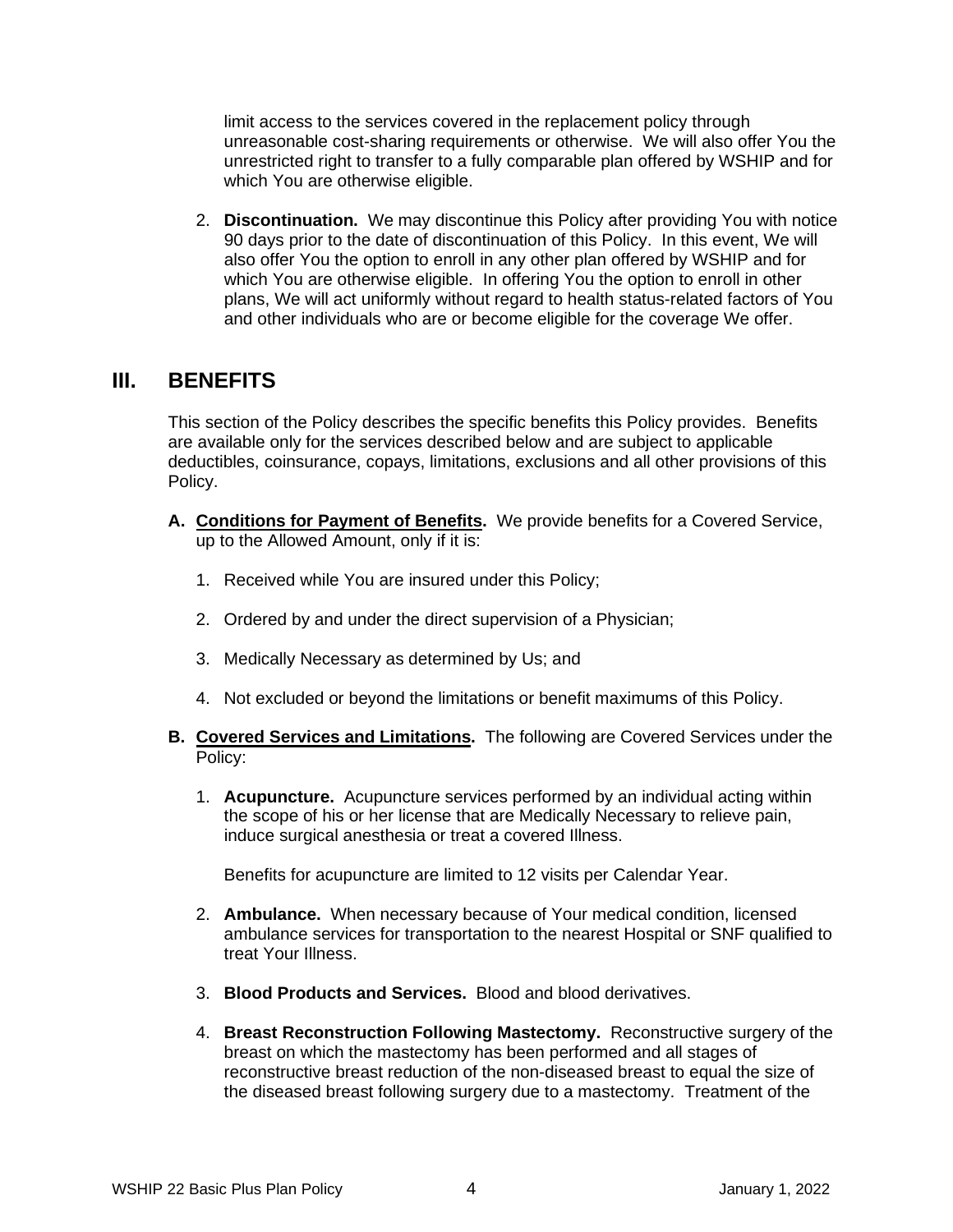physical complications of all stages of mastectomy, including lymphedemas, are also Covered Services.

5. **Chemical Dependency.** Services for alcohol, drug, or chemical dependency or abuse are Covered Services when provided by a state-certified chemical dependency program approved under chapter 70.96A, Revised Code of Washington (RCW), or by a Physician, psychologist, or community mental health professional, or, at the direction of a Physician, by other qualified licensed health care practitioners.

Benefits for Treatment of chemical dependency are limited as follows:

- a. The maximum number of days for inpatient care is limited to 30 days each Calendar Year; and
- b. The maximum number of visits for outpatient care is limited to 28 visits each Calendar Year.

Benefits for Medically Necessary detoxification services are covered under this benefit unless they are rendered in an emergency room setting in which case the detoxification services will be covered under Section III.B, Emergency Room Services. Hospital Inpatient benefits do not accrue toward the chemical dependency treatment benefit maximum above.

- 6. **Congenital Defects and Birth Abnormalities.** Necessary care and Treatment of medically diagnosed congenital defects and birth abnormalities.
- 7. **Diabetes Education Program.** A diabetes patient education program that is provided by a Health Care Provider. You must be enrolled in the diabetes education program, and it must be certified by the American Association of Diabetes Educators.

Benefits for diabetes education programs are paid at 100%.

- 8. **Diagnostic Services.** Diagnostic laboratory, pathology, imaging and scans such as x-rays and electrocardiograms (EKGs).
- 9. **Emergency Room Services.** Emergency room facility services, including related services and supplies such as surgical dressings and drugs, furnished by and used in the emergency room.Also covered under this benefit are Medically Necessary emergency room detoxification services.
- 10. **Home Health Care.** The following items and services are covered home health care services when ordered by a Physician and furnished (1) in a private home, (2) by a Home Health Agency, and (3) in accordance with a Home Health Care Plan. Home health care services include:
	- a. Nursing care provided on a part-time (less than an eight-hour shift) or intermittent basis by a registered nurse (RN) or a licensed practical nurse (LPN);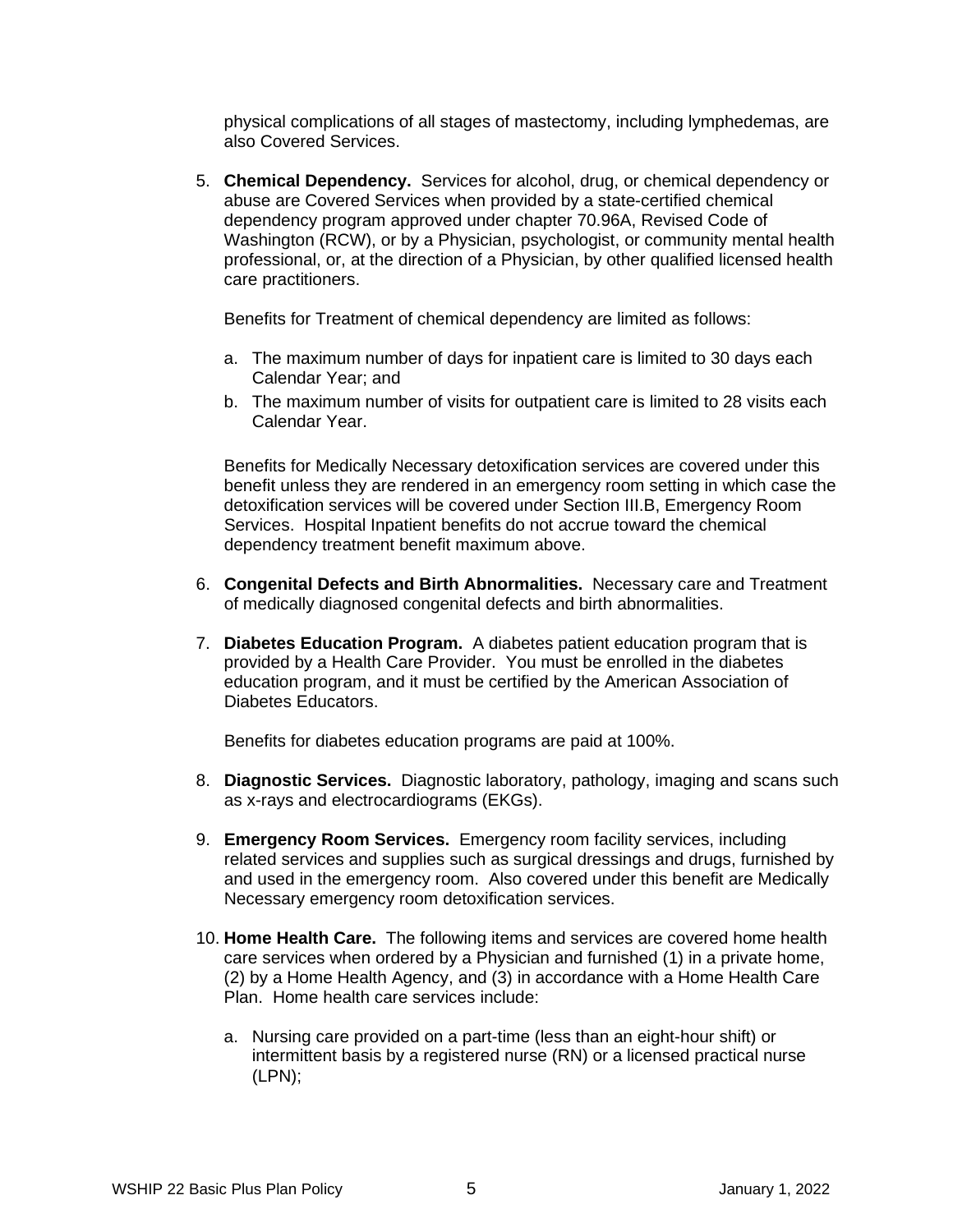- b. Physical, occupational, respiratory or speech therapy provided by a licensed therapist; and
- c. Limited home health aide services provided under the supervision of an RN.

Home health care services are covered only if You are unable to leave home due to Illness. (Unwillingness to travel or arrange for transportation does not constitute an inability to leave home.)

One home health care visit will consist of:

- a. One visit for the services listed under subsections (a) and (b) above; or
- b. Up to four consecutive hours for the home health aide services shown under subsection (c) above.

Benefits for home health care are limited to 130 visits per Calendar Year. Home health care provided as an alternative to inpatient Hospital care, as determined by Us, is not subject to this limit.

Home health care excludes Custodial Care and maintenance care, private duty and continuous nursing care, housekeeping and meal service, any care provided by or for a member of Your family, and any other services that are not listed above.

11. **Hospice Care.** Hospice Care services received in lieu of curative Treatment for a terminal Illness during the period of time that You are participating in a Hospice Care program.

Benefits for Hospice Care are limited to:

- a. Those services provided under a coordinated, interdisciplinary program provided by a licensed Hospice Care agency; and
- b. Respite care up to a maximum of \$7,500 per Calendar Year to relieve anyone who cares for You when You are participating in a Hospice Care program.

Inpatient hospice services and supplies shall be covered in accordance with Section III.B, Hospital Inpatient.

Hospice Care excludes all services not specifically listed above and does not include bereavement therapy or counseling, financial or legal counseling services, housekeeping or meal services, custodial or maintenance care, or any services provided by members of Your family.

- 12. **Hospital Inpatient.** Room and board at the semiprivate room rate of the Hospital, or the Hospital's most common private room rate if a private room is Medically Necessary, and other Hospital services and supplies that are furnished to You as an inpatient.
- 13. **Hospital Outpatient.** Hospital Medical Services and supplies furnished on an outpatient basis.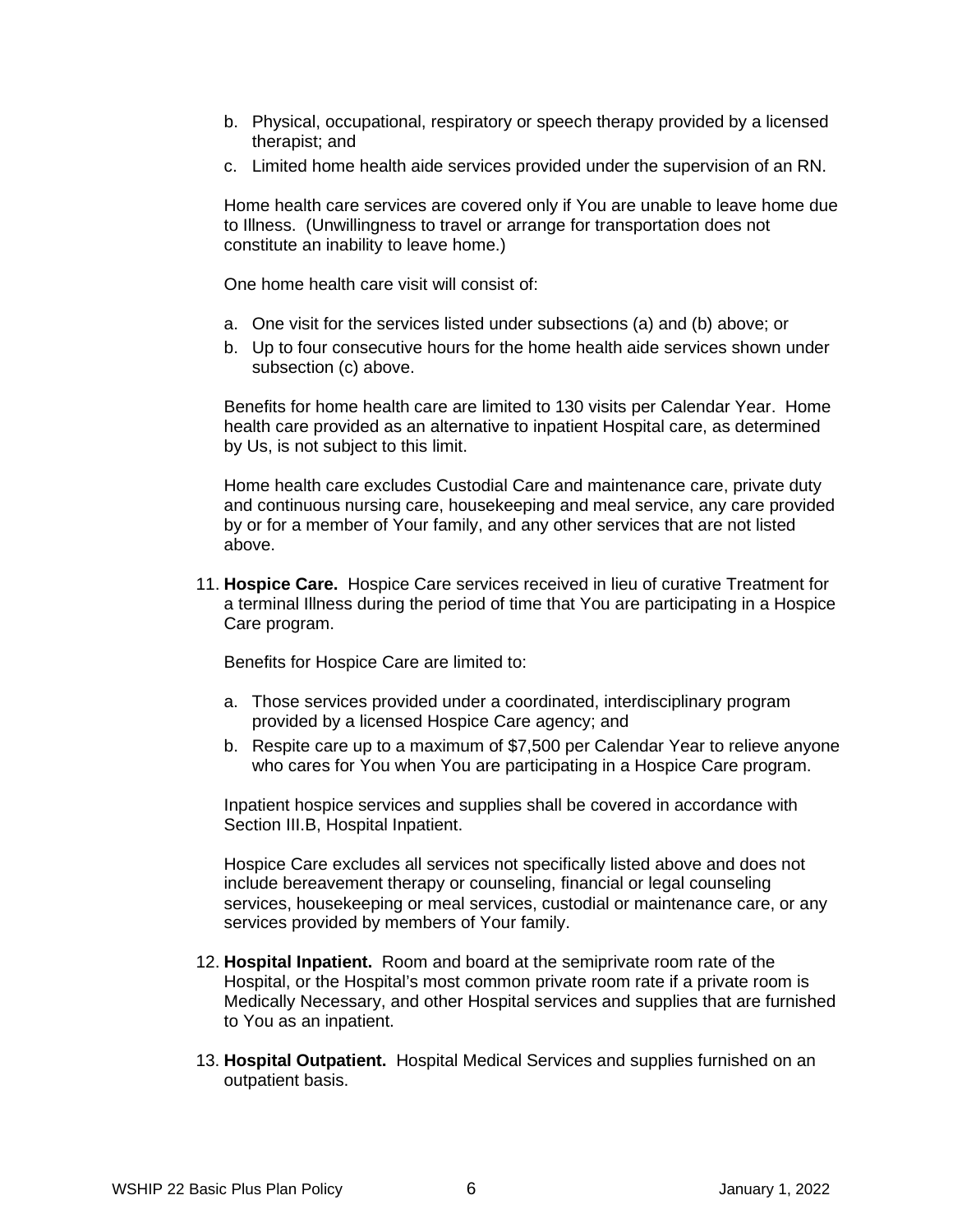- 14. **Infusion Therapy.** Outpatient professional services, supplies, drugs and solutions required for infusion therapy (also known as intravenous therapy).This benefit does not cover over-the-counter drugs, solutions and nutritional supplements.
- 15. **Mammography.** Routine or diagnostic mammography for a woman that is ordered by a Physician, an advanced registered nurse practitioner (ARNP), or a physician's assistant.

Benefits for mammography are paid at 100%.

16. **Massage Therapy.** Services of a licensed massage practitioner (LMP) when prescribed by a Physician.

Benefits for massage therapy are limited to 12 visits per Calendar Year.

- 17. **Maternity Services.** Maternity services are Covered Services. For covered prenatal, maternity and newborn care, Your attending Health Care Provider in consultation with You makes the following decisions:
	- a. Length of inpatient stay;
	- b. Inpatient post-delivery care; and
	- c. Follow-up care to include type and location, which may include Home Health Agency services and RN services.

#### 18. **Medical Supplies and Equipment.**

- a. Medical equipment, services or supplies that require a Physician's order and which are Medically Necessary and consistent with the diagnosis, Treatment and condition.
- b. Purchase (or rental up to the purchase price) of Durable Medical Equipment used for therapeutic purposes with no personal use in the absence of the condition for which it is prescribed, but only if it:
	- (1) Is approved by Us in advance through Our Medical Necessity review process described in Section VI.A, Medical Necessity Review;
	- (2) Is prescribed by Your attending Physician; and
	- (3) Is used to serve a medical purpose other than for transportation, comfort or convenience;
- c. Initial internal breast prostheses following mastectomy;
- d. Braces, crutches and prostheses (except dental prostheses) needed because of Illness that begins while covered by the Policy;
- e. Up to four post-mastectomy bras and sleeves per Calendar Year. A postmastectomy bra is a bra that is specifically designed and intended to support single or bilateral breast prostheses;
- f. Colostomy bags and related supplies;
- g. Catheters;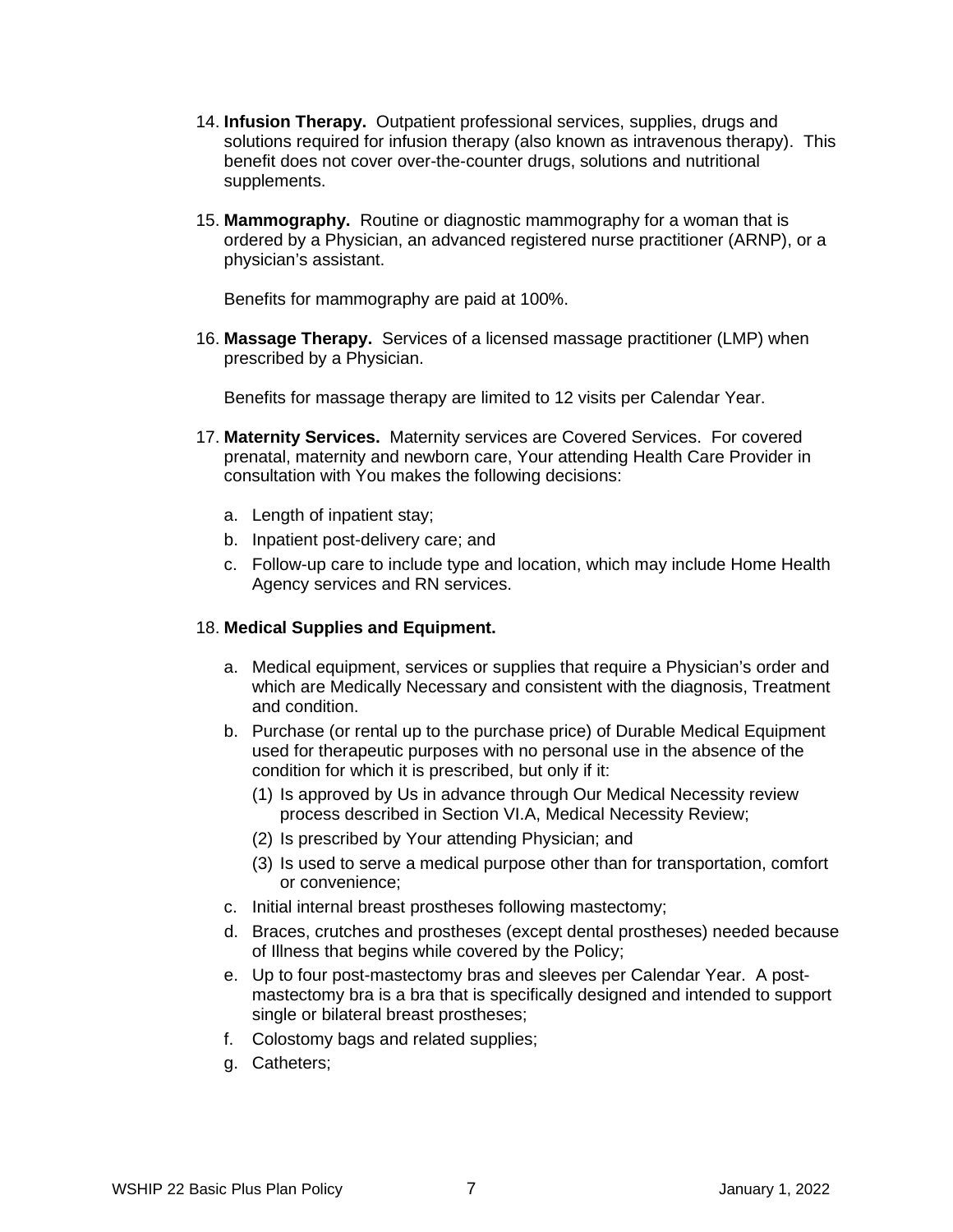- h. Blood glucose monitors, insulin pumps and accessories to pumps, insulin infusion devices, and syringes and needles for insulin and allergy injections; and
- i. Oxygen.
- 19. **Medical Therapy.** Chemotherapy, radioisotope, radiation and nuclear medicine therapy.
- 20. **Mental Health Care.** Covered mental health services include outpatient and inpatient services provided to treat mental disorders covered by the diagnostic categories listed in the most current version of the Diagnostic and Statistical Manual of Mental Disorders published by the American Psychiatric Association. Services must be provided by a Hospital, Washington State licensed community mental health agency, Physician, or psychologist. Covered services may also be furnished by a state Hospital that is operated and maintained by the State of Washington for the care of the mentally ill.
- 21. **Nutritional Therapy.** Outpatient nutritional therapy services.
- 22. **Oral Surgery.** The following forms of oral surgery:
	- a. Oral surgery related to fractures of facial bones;
	- b. Excisions of mandibular joints;
	- c. Excisions of lesions of the mouth, lip or tongue;
	- d. Excisions of tumors or cysts;
	- e. Incision of accessory sinuses, mouth, salivary glands or ducts;
	- f. Dislocation of the jaw;
	- g. Plastic reconstruction or repair of traumatic injuries occurring while covered under the Policy; and
	- h. Excision of impacted wisdom teeth.
- 23. **Outpatient Surgery.** Surgical services and supplies furnished on an outpatient basis.
- 24. **Prescription Drugs, Contraceptive Devices, Antigens and Allergy Vaccines.** This Policy covers Prescription Drugs that are covered under Parts A, B, or D of Medicare. Other drugs are also covered subject to the exclusions under Section IV.C, Exclusions.

Information about Our mail order pharmacy and a list of Network Pharmacies is available on our website at [www.wship.org.](http://www.wship.org/) You may also request this information by calling our Pharmacy Benefit Manager at 1-800-859-8810. All Prescription Drugs and pharmacy services must be obtained from a Network Pharmacy or through Our mail order pharmacy except for:

a. Prescription Drugs dispensed by a Health Care Provider when related to Emergency services;

.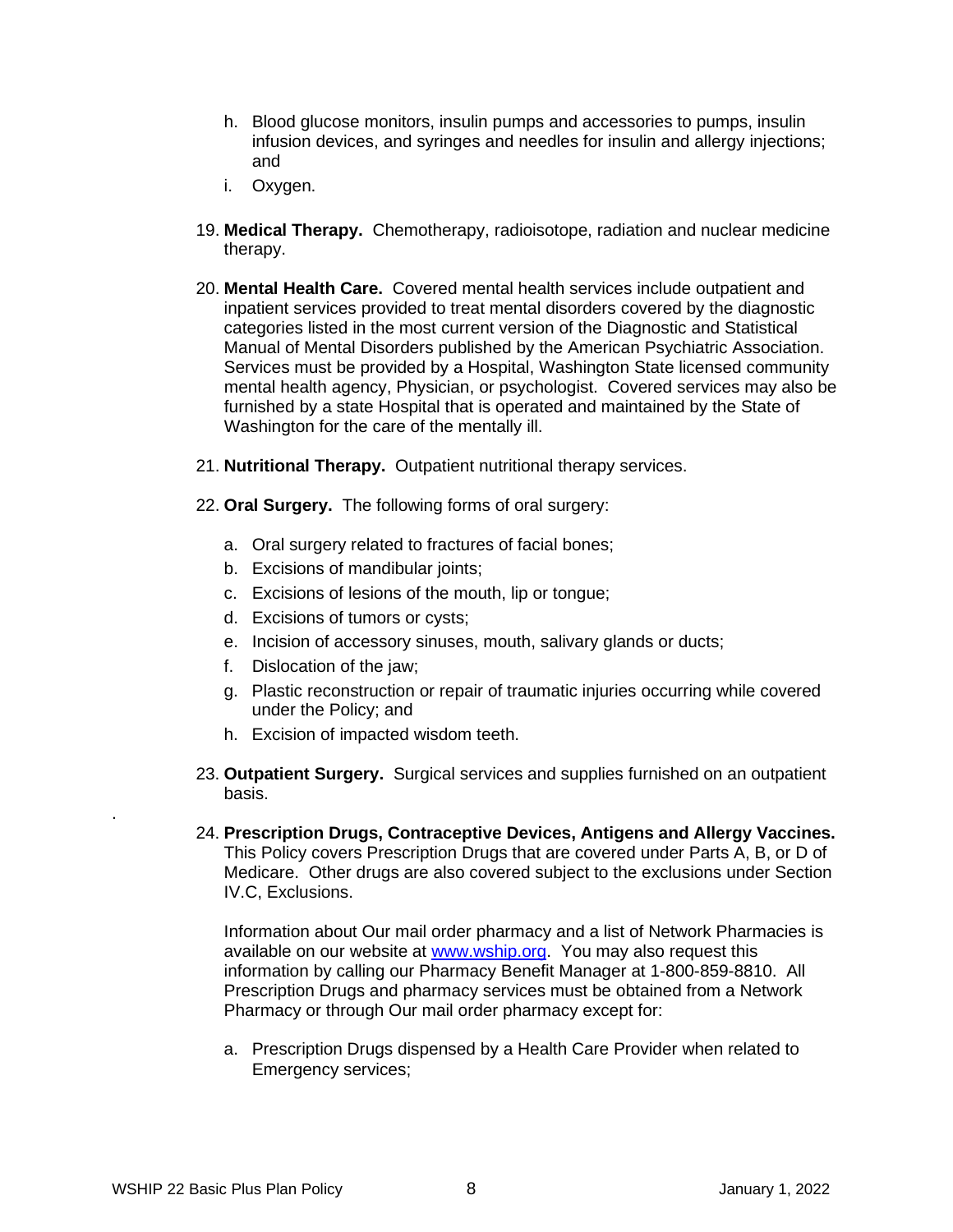- b. Prescription Drugs dispensed by a non-Network Pharmacy when a Network Pharmacy is not available within a 30-mile radius of Your home or prescribing Health Care Provider; and
- c. Prescription Drugs dispensed by the mail order pharmacy required by Your Medicare Part D Prescription Drug Plan (PDP).
- 25. **Preventive Health Care.** Preventive health care services up to the maximum benefit of \$500 per Calendar Year. This benefit covers routine physical exams, well-child exams and immunizations. Routine or preventive diagnostic services are covered under the Diagnostic Services benefit and routine or diagnostic mammography is covered under the Mammography benefit.
- 26. **Professional Services.** Professional services, including surgical services and anesthesia services, for the Treatment of Illness that are rendered by a Health Care Provider or at a Health Care Provider's direction. Professional Services do not include professional dental services, except as specifically provided under the Oral Surgery benefit in Section III.B.
- 27. **Rehabilitation Therapy Services.** The services of a registered physical therapist, certified speech pathologist or speech therapist (for the purpose of restoring lost speech function), licensed occupational therapist, and licensed respiratory therapist. Services must be provided within a Treatment plan prescribed by Your Physician to help restore or improve a function that was lost due to accidental injury or illness.

Rehabilitation therapy services for children under age seven with neurodevelopmental disabilities with documentation from the attending Physician that such care is necessary to prevent further deterioration of the neurodevelopmental disability are Covered Services.

Maintenance care and therapy for learning and education disabilities or difficulty are not Covered Services.

28. **Skilled Nursing Facility (SNF).** Room and board at an SNF's lowest semiprivate room rate and the services and supplies that are furnished for medical care therein.

Any SNF confinement is covered only if it is in lieu of Medically Necessary confinement in a Hospital under the supervision of a doctor of medicine or osteopathy (MD or DO).

Benefits for an SNF are limited to 100 days of confinement per Calendar Year.

- 29. **Spinal and Other Manipulative Treatment.** Spinal and other manipulations to treat a covered Illness, injury or condition.
- 30. **Sterilization.** Sterilization is a Covered Service. Reversal of sterilization is not a Covered Service.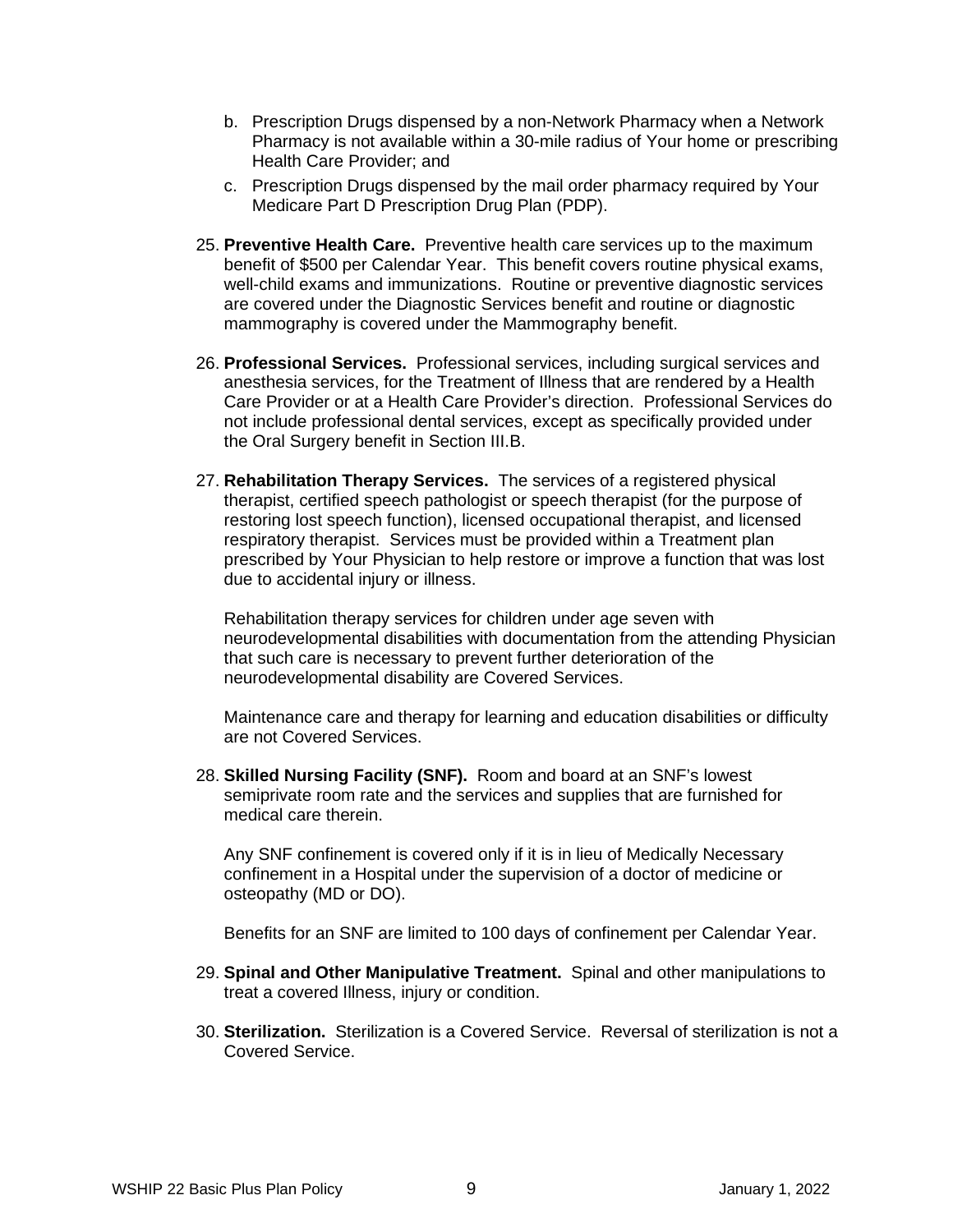- 31. **Tobacco Cessation.** When provided through a WSHIP-Designated Network Provider, services related to tobacco cessation are covered, limited to:
	- a. Participation in a WSHIP-designated program; and
	- b. Approved pharmacy products if You are actively participating in a WSHIPdesignated tobacco cessation program.
- 32. **Temporomandibular Joint (TMJ) Disorders or Myofascial Pain Dysfunction (MPD).** Medical services and supplies for Treatment of TMJ disorders or MPD.

This benefit is subject to a \$1,000 lifetime maximum as set forth in Section IV.B, Lifetime Maximum Benefits.

33. **Transplant Surgery and Related Expense Benefits.** Solid organ transplants and bone marrow/stem cell reinfusion procedures which meet Our criteria for coverage, and related expenses which We have determined, in advance, to be Medically Necessary are Covered Services subject to all applicable limitations and exceptions set forth in Section IV.B, Lifetime Maximum Benefits. Transplant services must be obtained from a Network Provider. Should covered transplant services not be available from any Network Provider, such services performed by a non-Network Provider will be covered as if they had been obtained from a Network Provider if You have obtained prior authorization from Us.

If You have transplant surgery for which benefits are payable under this Policy, the acquisition costs, including removal and evaluation of the donor organ, bone marrow or stem cells, testing and typing expenses, and donor Physician visits related to the transplant, are Covered Services.

This benefit is subject to a \$350,000 lifetime maximum as set forth in Section IV. B, Lifetime Maximum Benefits.

Cornea transplantation, skin grafts, and the transplant of blood or blood derivatives (except for bone marrow or stem cells) are not considered "transplant" services and are covered on the same basis as other Medical Services.

34. **Limited Coverage for Investigational and Experimental Services.** 

Investigational and Experimental services are covered only under certain limited circumstances. Your participation in a clinical trial which is researching an emerging technology that has been deemed Investigational by WSHIP may be eligible for coverage when all of the following criteria are met:

- a. The technology must be a Treatment for a condition that is life-threatening and that has a poor prognosis with the most effective available Treatment. A condition is considered to be life-threatening if it has a substantial probability of causing premature death within the immediate foreseeable future.
- b. The technology must be therapeutic, used to directly improve health outcomes, and not for diagnosis or supportive care.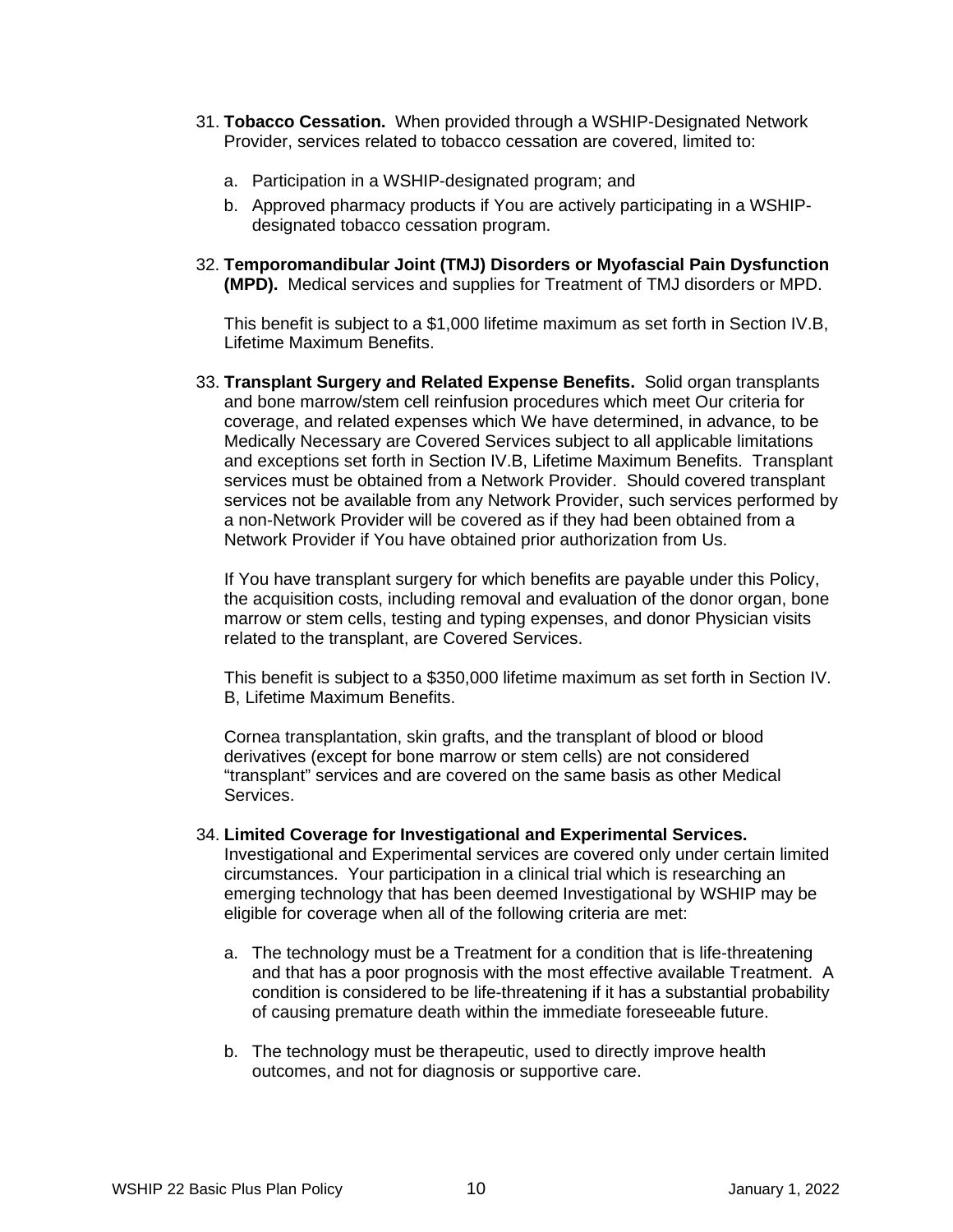- c. Your request must be to participate in a phase II or phase III clinical trial.
- d. The clinical trial must be conducted under a written research protocol with Institutional Review Board approval.
- e. The clinical trial must be approved by a national body, such as the National Institutes of Health, the National Cancer Center Institute, or the FDA.
- f. The technology must have approval from the appropriate government regulatory bodies, if applicable:
	- 1. Devices must be FDA-approved via one of the following processes:
		- a. PMA (Premarket Approval)
		- b. 510(k)
		- c. HDE (Humanitarian Device Exemption)
	- 2. Drugs must have one of the following:
		- a. Final FDA approval for marketing for at least one indication via the NDA (New Drug Application) process
		- b. IND (Investigational New Drug) approval
- g. You must be enrolled in the clinical trial at the time of Treatment for which You are requesting coverage.
- h. Routine costs of a clinical trial eligible for coverage, either in the experimental or control arm, include:
	- 1. Items or services that are typically provided absent a clinical trial (e.g., conventional care);
	- 2. Items or services required solely for the provision of the Investigational item or service being studied, the clinically appropriate monitoring of the effects of the item or service, or the prevention of complications; and
	- 3. Items or services needed for reasonable and necessary care arising from the provision of an Investigational item or service—in particular, for the diagnosis or Treatment of complications.
- i. Investigational costs not eligible for coverage include:
	- 1. The Investigational item or service *itself*, unless otherwise covered outside of the clinical trial;
	- 2. Items and services provided solely to satisfy data collection and analysis needs and that are not used in the direct clinical management of the patient (e.g., monthly CT scans for a condition usually requiring only a single scan); and
	- 3. Items and services customarily provided by the research sponsors free of charge for any enrollee in the trial.

Services provided in a trial that are approved for coverage will have benefits provided as specified in the appropriate benefit category that would ordinarily be assigned. Services provided in a clinical trial that are fully funded by another source may not be covered by Your WSHIP Policy.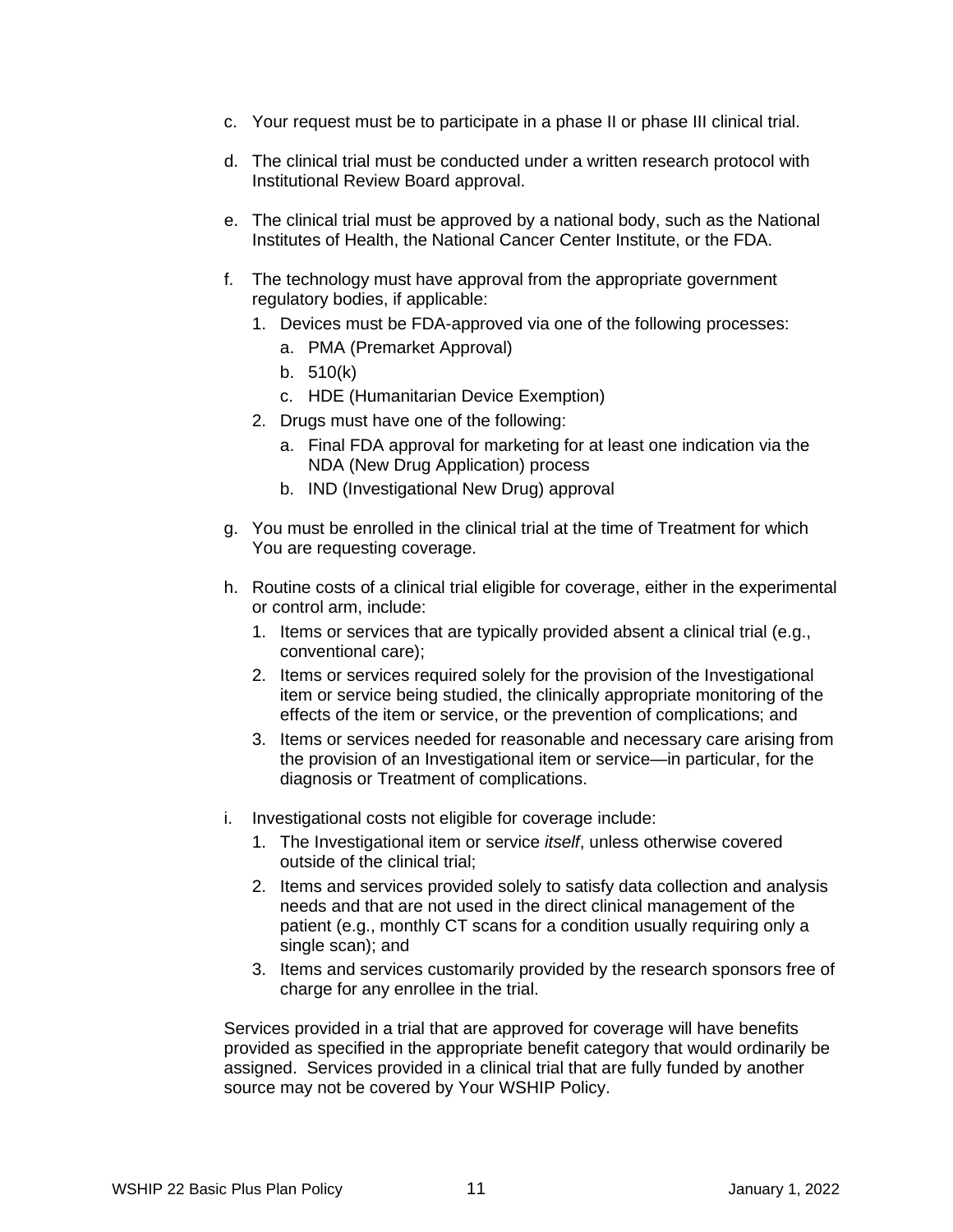A Medical Necessity review to confirm coverage of Experimental or Investigational Treatment prior to beginning Treatment is highly advisable.

# **IV. EXCLUSIONS AND LIMITATIONS**

## **A. Pre-Existing Condition.**

1. **Pre-Existing Condition Limitation.** The benefits of this Policy are not payable for any pre-existing condition for the first six months following the Policy effective date. A pre-existing condition is an Illness for which medical advice was given, for which a Health Care Provider recommended or provided Treatment, or for which a prudent layperson would have sought advice or Treatment, within six months before the Policy effective date.

The pre-existing condition limitation does not apply to prenatal care services or benefits for outpatient prescription drugs. Delivery and postnatal care are subject to the pre-existing condition limitation.

2. **Waiver or Credit of the Pre-existing Condition Waiting Period.** The preexisting condition wait time will be waived or credited, up to the amount of time that You were covered under a previous medical plan, if You meet the following requirements: The previous coverage must not have been terminated more than 63 days before the date You applied for coverage under this Policy or, if You applied as a result of rejection by a carrier, 63 days before You applied to the carrier. The previous coverage also must not have been an individual Catastrophic Health Plan as defined by this Policy at the time of commencement of Your coverage under this Policy.

## **B. Lifetime Maximum Benefits.**

- 1. **Transplant Lifetime Maximum.** Payments made by Us under this Policy or any other policy issued to You by Us will not exceed a lifetime maximum of \$350,000 for all Covered Services related to organ, bone marrow, or stem cell transplant services. The \$350,000 transplant lifetime maximum limitation will apply from one day prior to the date of the transplant or the date of hospital admission if the entire admission is transplant related, if You receive a transplant during the course of a longer hospital stay, through 100 days after the transplant. The transplant lifetime maximum shall apply to donor-related expenses incurred at any time. Covered Services which You receive outside this 100-day period including necessary post-surgery drugs will not be counted in the transplant lifetime maximum.
- 2. **Temporomandibular Joint (TMJ) Disorders and Myofascial Pain Dysfunction (MPD) Lifetime Maximum.** Payments made by Us under this Policy or any other policy issued to You by Us will not exceed a lifetime maximum of \$1,000 for TMJ and/or MPD services.
- **C. Exclusions.** If Medicare Parts A, B or D provides benefits for the service You received, this Policy will reimburse the applicable Medicare deductible, coinsurance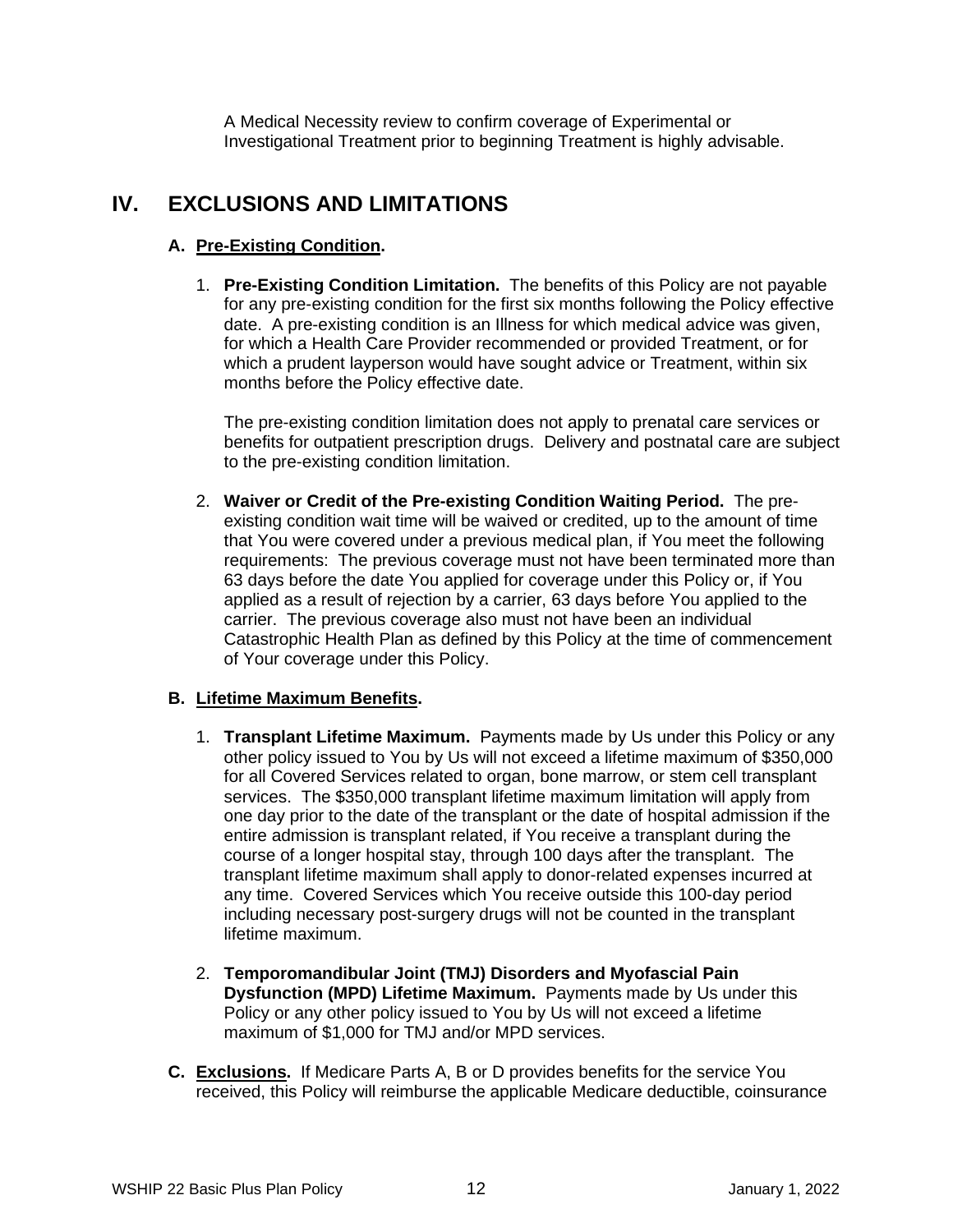and copays. In no event will payments under this Policy duplicate any amounts payable under Medicare.

For all other services or supplies, no benefits will be paid or credit given for services or supplies that are not Covered Services or that exceed the Allowed Amount. No payment will be made or credit given for any services, supplies or drugs relating to the following:

- 1. **Cosmetic and Reconstructive.** Cosmetic or reconstructive services or plastic surgery except:
	- a. As provided in Section III.B, Breast Reconstruction Following Mastectomy;
	- b. Treatment of congenital defects or birth abnormalities for function repair or restoration of any body part when necessary to achieve normal body functioning; or
	- c. Reconstructive surgery when incidental to or following surgery resulting from trauma, infection or other Illness that occurs during the coverage period.
- 2. **Counseling.** Marital, family, sexual, vocational, outreach counseling, counseling for life transition problems or job training.
- 3. **Custodial Care.** Custodial Care as defined in Section IX, Definitions.
- 4. **Dental.** Dental exams and Treatment of any kind except as provided in Section III.B, Oral Surgery.
- 5. **Education and Training.** Special education or training except diabetes education as described in Section III.B, Diabetes Education.
- 6. **Fertility.** Fertility or infertility diagnosis or enhancement and any related direct or indirect complications. Examples of excluded items are genetic testing, artificial insemination, in vitro fertilization, embryo transfer, hormone therapy related to fertility and reversal of sterilization.
- 7. **Foot Care.** Routine foot care or Treatment for fallen arches or flat feet.
- 8. **Governmental Medical Facilities.** Treatment provided by a state or federal Hospital or facility that is not a Network Provider unless payment of the charge is legally required.
- 9. **Military and War-Related Conditions; and Illegal Acts.** Treatment for an Illness caused by or related to military service or war-related acts, or Illness caused by Your commission of an illegal act.
- 10. **Not Medically Necessary.** Treatment that We determine is not Medically Necessary as defined in Section IX, Definitions.
- 11. **Obesity and Weight Control.** Treatment of obesity or weight management and any direct or indirect complications from such Treatment. This exclusion applies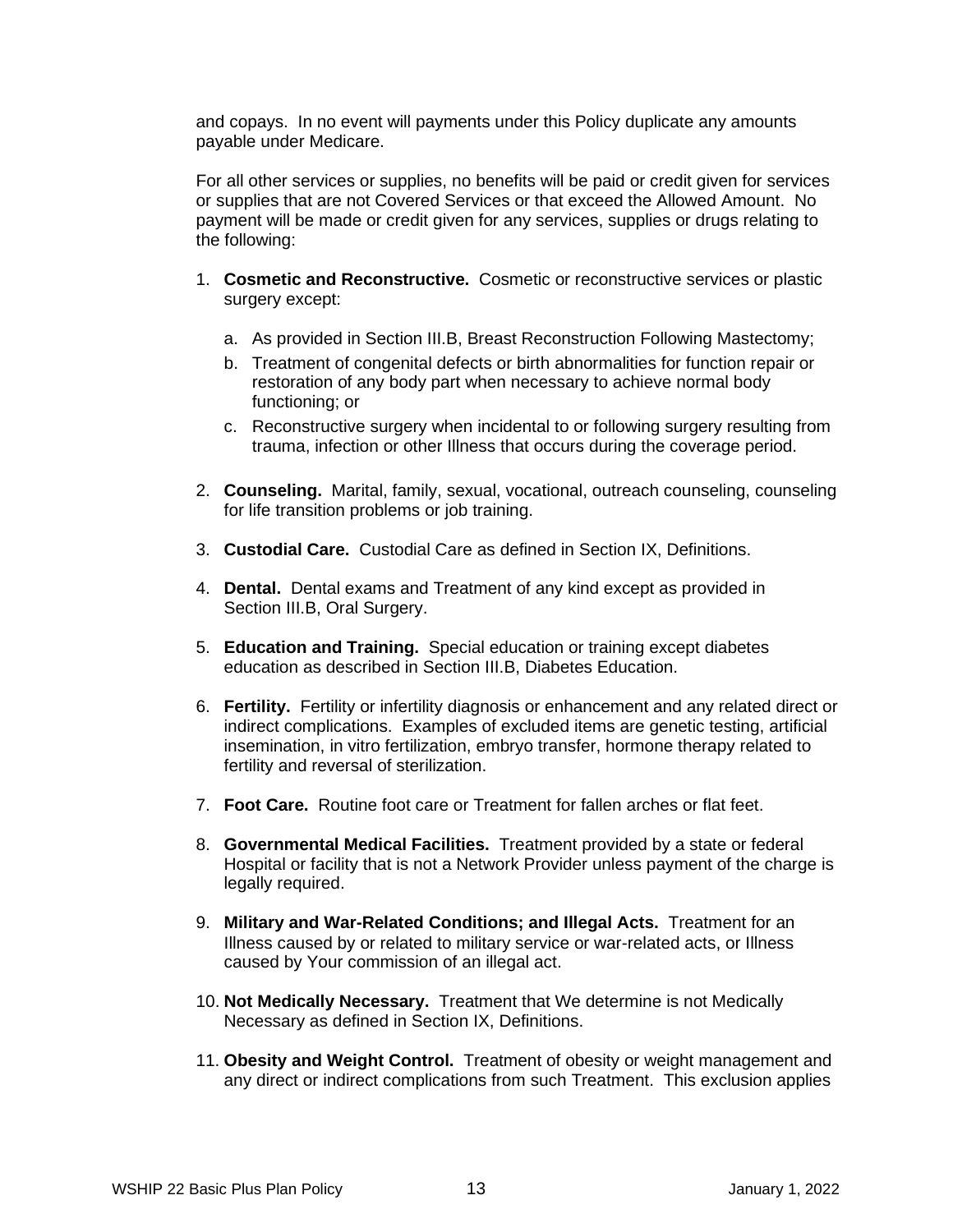to all medical Treatment, surgical procedures, medication, or programs for weight reduction, even if You also have an Illness that might be helped by weight loss.

- 12. **Services for Which You Do Not Have to Pay.** Treatment for which no charge is made, no charge would have been made if this Policy were not in effect, or for which You are not legally required to pay.
- 13. **Sexual Dysfunction.** Diagnosis or Treatment of sexual dysfunction regardless of origin or cause, and any direct or indirect complications of such Treatment.
- 14. **Transportation or Travel.** Transportation or travel except for ambulance services described in Section III.B, Ambulance.
- 15. **Vision and Hearing.** Routine vision and hearing exams, vision analysis, contact lenses, eyeglasses, hearing aids, surgery or other procedure or training intended to improve or correct vision or hearing except:
	- a. When due to an accidental injury to the eyes or ears; or
	- b. For the initial contact lenses or eyeglasses after a covered cataract surgery without intra-ocular lens implant.
- 16. **Work-Related Conditions.** Treatment or diagnosis for Illness caused by or related to employment, regardless of whether a claim has been made for workers' compensation, except if You are exempt from state or federal workers' compensation laws.
- **D. Last Payer of Benefits.** This Policy is the last payer of benefits whenever any other benefit is available, even if a claim for such benefits is not properly submitted or pursued. Benefits otherwise payable under this Policy shall be reduced by all amounts paid or payable for health care through any other insurance, health insurance or health benefit plans, including but not limited to self-insured plans, and by all Hospital and medical expense benefits paid or payable under any workers' compensation coverage, automobile medical payment or liability insurance (including Personal Injury Protection coverage and Uninsured/Underinsured Motorist coverage), and any Hospital or medical benefit paid or payable under or provided pursuant to any state or federal law or program.

# **V. PREMIUMS, RATE CHANGES, AND COST SHARING**

- **A. Premiums.** Your premiums must be paid on or before the due date or during a 31 day grace period that follows. If Your premium is not received before the end of the grace period, Your coverage ends at the end of the period for which Your premium was paid.
- **B. Rates and Rate Changes.** We may change premium rates for WSHIP policies. We will notify You at least 30 days before any general premium change. WSHIP rates are based on rates in the Medicare Supplement market in Washington State. Your individual rate may also change due to changes in Your age. WSHIP rates vary by age.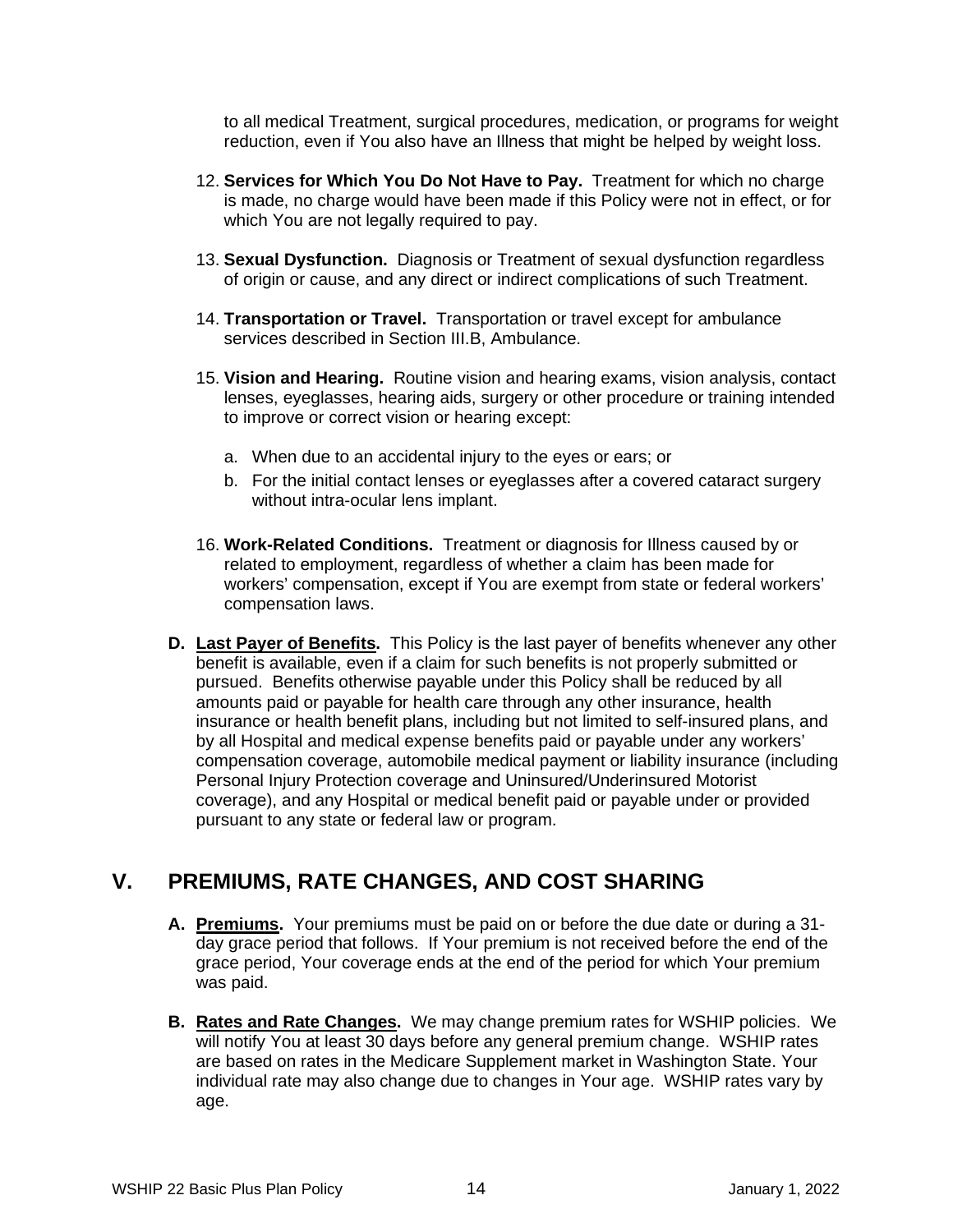- **C. Deductible.** Benefits under this Policy are not subject to a deductible.
- **D. Coinsurance.** Coinsurance is the percentage of the Allowed Amount for Covered Services that You are required to pay. The coinsurance percentage for this Policy is 20%. Coinsurance does not apply to services that are covered under Parts A, B or D of Medicare.

Services Covered By Medicare Parts A or B: For services that are covered under Parts A or B of Medicare, We pay 100% of the applicable Medicare deductible and coinsurance amounts. We calculate and pay benefits based upon amounts payable by Medicare, regardless of whether a claim is submitted to or paid by Medicare.

Prescription Drugs Covered By Medicare Part D: For Prescription Drugs covered under Part D of Medicare, we pay 100% of the applicable Medicare PDP deductible, coinsurance, copay, and coverage gap.

Services and Prescription Drugs Not Covered By Medicare Parts A, B, or D: For all other Covered Services and covered Prescription Drugs, We pay 80% of the Allowed Amount. Your coinsurance is 20%.

**E. Out-of-Pocket Expense Limit.** If, during a Calendar Year, Your out-of-pocket expenses reach \$500 for covered Medical Services or \$500 for covered Prescription Drugs, We will pay 100% of the Allowed Amount for the remainder of the Calendar Year. Out-of-pocket expenses include coinsurance amounts. Any amounts paid for non-Covered Services, amounts in excess of the Allowed Amount, and payments for services beyond a benefit maximum or limit do not qualify as an out-of-pocket expense.

Pharmacy expenses do not apply to the medical out-of-pocket expense limit, and medical expenses do not apply to the pharmacy out-of-pocket expense limit.

## **VI. CARE MANAGEMENT**

Care management services help ensure that You receive appropriate and cost-effective medical care.

For services covered by Medicare, We pay benefits in accordance with all coverage determinations made by Medicare.

For services not covered by Medicare but covered under this Policy, Our Care management services include the following:

**A. Medical Necessity Review.** You can receive a determination in advance about whether a particular service is Medically Necessary by calling Our Medical Necessity review telephone number on Your WSHIP identification card. If the service is Medically Necessary and a Covered Service and You are eligible for coverage on the date of service, then We will pay for the service at the appropriate benefit level. We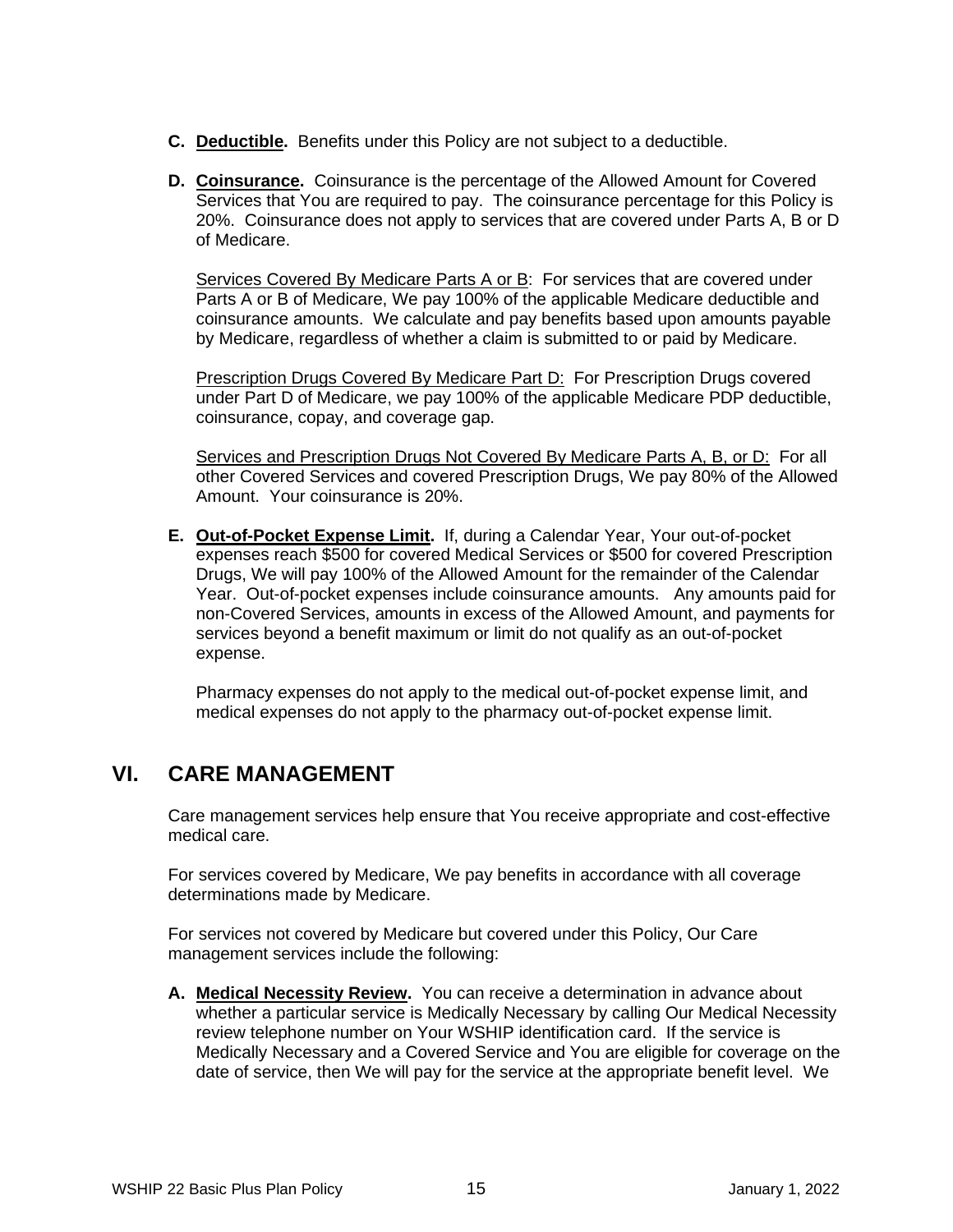will not pay for any services that are determined by Us to be not Medically Necessary.

We encourage You to ask Your provider to call Us and request a Medical Necessity review before all admissions to a Hospital, SNF or other covered facility to verify that it meets the required criteria for claims payment. In the case of an Emergency admission, Your provider should request a Medical Necessity review on the first business day following admission. We encourage You to also obtain a Medical Necessity review prior to receiving any of the outpatient Covered Services that are listed on Your identification card.

Medical Necessity reviews let You know ahead of time if the service is Medically Necessary. They also help Us to identify situations that might benefit from case management.

A Medical Necessity review and pre-approval is required for Durable Medical Equipment, and transplant surgery and related expenses.

- **B. Case Management.** Case management is a cooperative process among You, Your Health Care Provider and Us to consider effective alternatives to hospitalization and other high-cost care and to help You to make more efficient use of Your benefits. Your participation in a Treatment plan through case management is voluntary. You should call the same telephone number that is printed on Your identification card for Medical Necessity reviews if You would like to learn more about case management. We may also contact You.
- **C. Other Care Management Programs.** We may offer other care management programs to You from time to time, such as disease management programs for specific diseases or conditions. Disease management programs are designed to help You better understand Your disease and how to avoid problems or complications.

## **VII. OTHER INFORMATION**

## **A. Claims for Benefits.**

- 1. **Timely Filing.** Most providers will submit claims to Us directly. Otherwise, You must submit a claim to WSHIP for payment of the benefit. You should submit all claims within 30 days after the service is completed. We must receive all claims within 365 days of discharge for Hospital or other facility expenses, or within 365 days of the date services or supplies were provided. You may obtain a claim form from the Administrator or Pharmacy Benefits Manager.
- 2. **Assignment of Benefits.** Where You have assigned Your right to receive payment for any benefits for Hospital, medical or surgical services to the provider of those services, payment will be paid to the Hospital or the provider of the services. If You have not assigned the benefits, We, at Our option, will pay You or the Hospital or other provider of the services.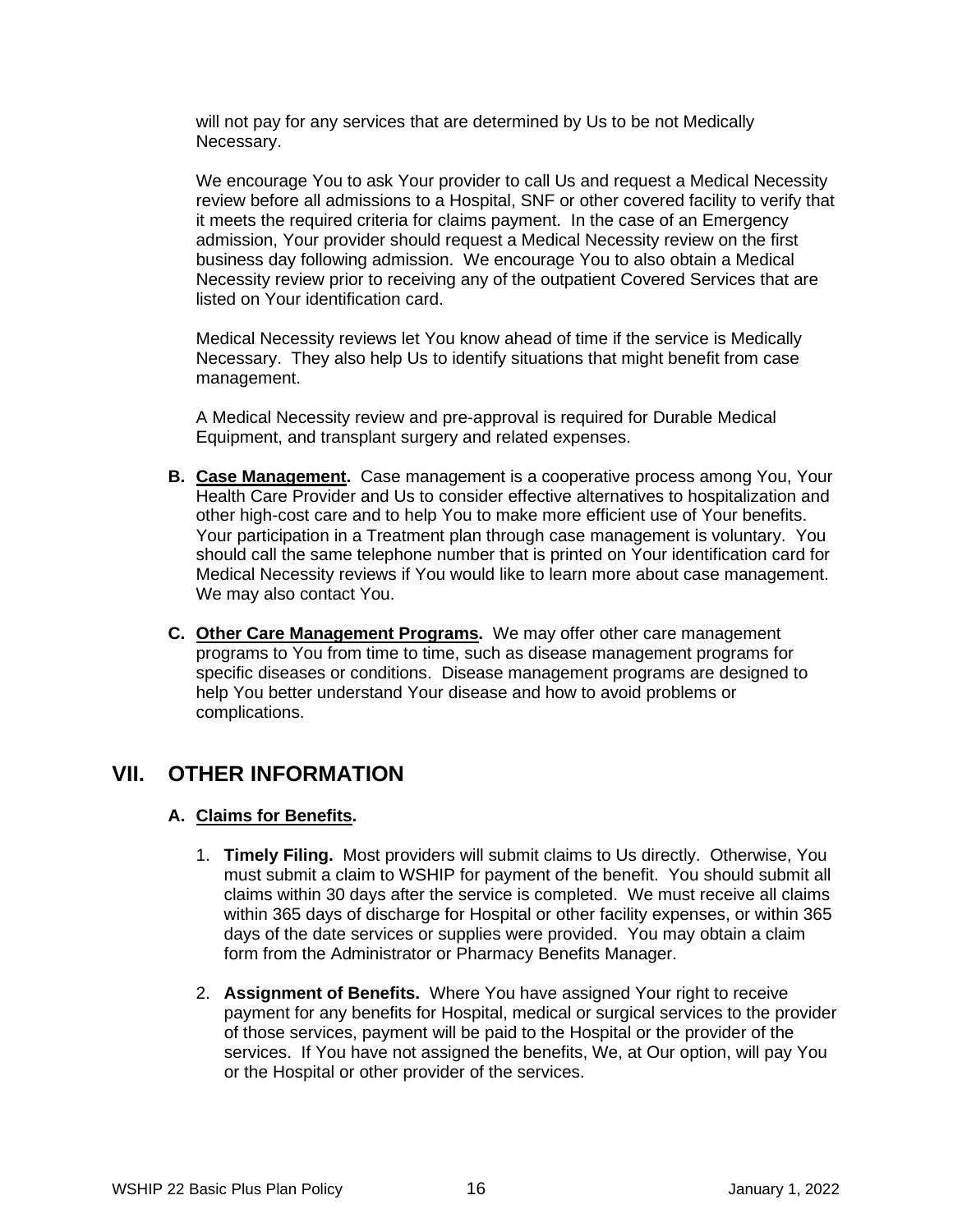- 3. **Misstatement of Age.** If Your age has been misstated in application materials, the premium payable under this Policy shall be adjusted for the correct age and You will be responsible for payment of the adjusted premium from the effective date of coverage. We will refund any overpayment of premium by You.
- 4. **Overpayment.** If We pay a benefit under this Policy and it is later shown that a lesser amount should have been paid, We are entitled to a refund of the excess payment and We may deduct any such amount from future amounts payable to You or on Your behalf. In the absence of fraud or intentional misconduct, We will not request refunds for overpayments made more than 365 days from the date the overpayment was made by Us.
- **B. Eligibility Verification**. You are required to complete and return an eligibility verification and residency form yearly or upon request. Your Policy is subject to termination in accordance with Section II.C, Termination of Coverage, in the event You fail to return the requested information.
- **C. Entire Contract.** This Policy, and any attachments, is the entire contract of insurance.
- **D. False or Misleading Statements.** If benefits are paid in error due to intentionally false or misleading statements made by You or on Your behalf, including intentionally false or misleading statements in application materials, We may, at Our option, deny Your claims, terminate Your coverage or rescind Your coverage under this Policy as of the effective date. (See also Section II.C, Events of Termination.) We may also refund premiums previously paid and recover claims and administrative costs from You or other persons responsible for the intentionally false information.
- **E. Legal Action.** Your right to take any legal action against Us is subject to the civil immunity provision of RCW 48.41.190.
- **F. Notices.** Any notice We are required to send to You will be considered to be delivered if it is mailed to You at the most recent address provided by You to Us. We will use the date of postmark in determining the date of Our notification. If You are required to submit notice to Us, it will be considered delivered on the postmark date or, if not postmarked, the date We receive it.
- **G. Notice of Information Use and Disclosure.** In the course of administering Your benefits and as permitted by law, We may collect, use, or disclose certain information about You. This personal information may include health information or personal data such as Your address, telephone number or Social Security Number. We may receive this information from, or release it to, Health Care Providers, insurance companies, or other sources. We are required by law to maintain the privacy and security of Your personal health and financial information and to provide You with a notice of Our legal duties and privacy practices. That notice is provided separately.

We may use or disclose Your information for reasons including the following:

1. For payment: To determine eligibility, to process claims for benefits, to coordinate benefits with other health plans and insurers, and to collect premiums.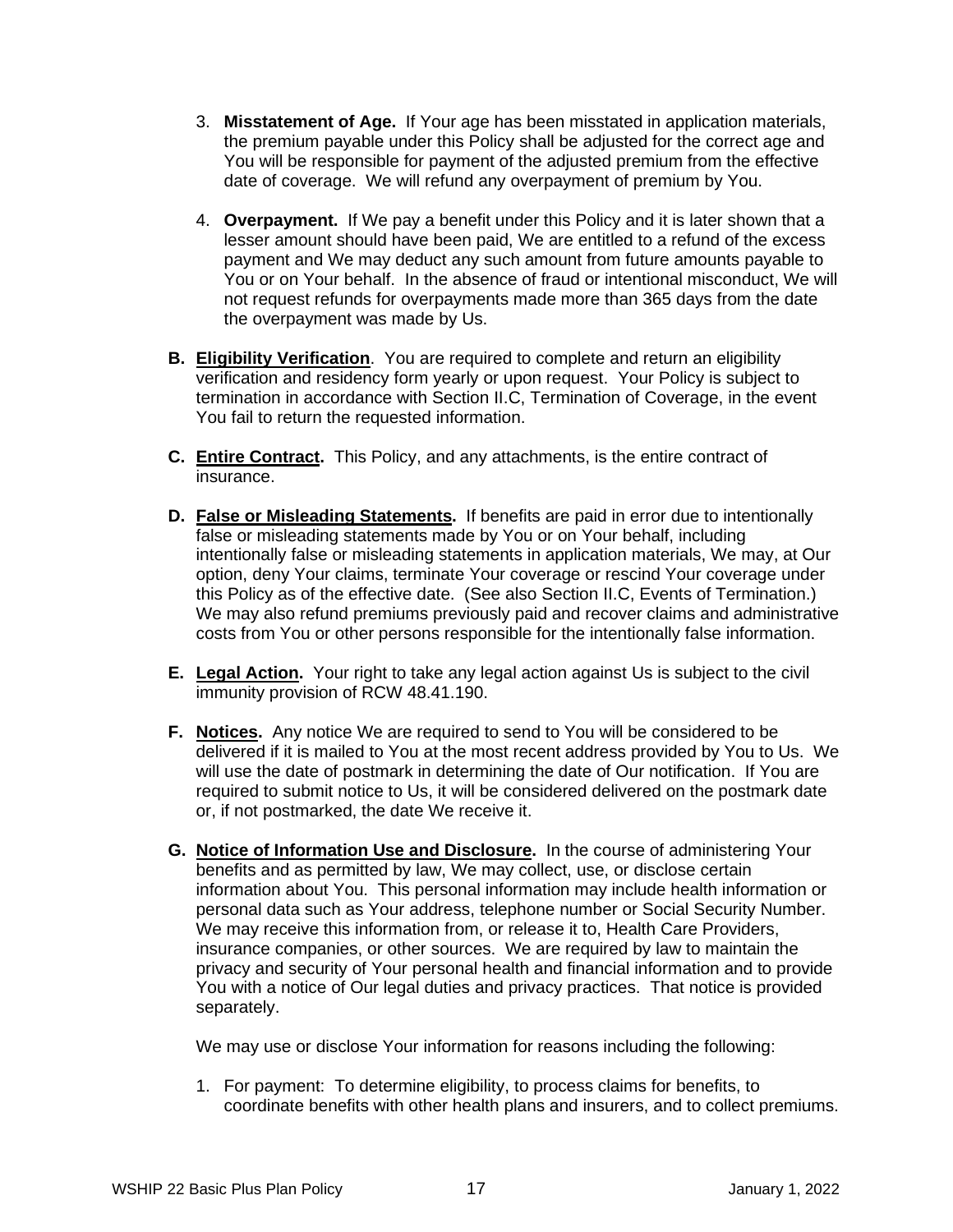- 2. For healthcare operations: To operate Our program, including determining the cost of benefits, to provide care and case management services; to support grievance or quality review boards, for audit or accreditation programs or other necessary business purposes; and to fulfill Our obligations under this Policy.
- 3. To You or to Your representative.

Your information may also be collected, used or released as required or otherwise permitted by law.

To safeguard Your privacy, We take care to ensure that Your information remains confidential. If a disclosure of Your information is not related to a routine business function or required by law, We remove anything that could be used to easily identify You or We obtain Your prior written authorization. You also have the right to request inspection and/or amendment of records retained by Us that contain Your personal information.

This is a summary of Our privacy policy**.** Further information and a copy of Our privacy policy is available from the Administrator and on Our website.

**H. Notification of Address Change.** You are required to notify Us of a change in Your physical residence or mailing address within 30 days of such change.

## **I. Third-Party Recoveries.**

- 1. **Subrogation.** If You are injured and have the right to recover damages from a responsible third party (someone other than You or Us), benefits under this Policy will still be paid. However, We have the right (called "subrogation"), to the fullest extent permitted by law, to recover directly from the third party to the extent of benefits We have paid on Your behalf for Illness or injury after You have been fully compensated for Your loss. We may at Our election either (1) assert Our right to recover benefits directly from the third party in Our name, or (2) sue any such third party in Your name, and have a security interest in and lien upon any recovery to the extent of the amount of benefits paid by Us and for Our expenses in obtaining a recovery, in both circumstances, after You have been fully compensated for Your loss. You or Your representative must cooperate in Our effort to collect from the third party who is responsible for Your injury. Failure on Your part to cooperate with Us in this effort may result in Your being fully responsible for the cost of the subrogated amounts. By providing benefits under this Policy, We are not acting as a volunteer and are not waiving any rights to subrogation.
- 2. **Reimbursement.** If You or Your representative obtain a recovery from a third party who is responsible for compensating You for Your injuries or Illness, to the fullest extent permitted by law, after You have been fully compensated for Your loss, We are entitled to the proceeds of any settlement or judgment that results, up to the amount of benefits paid by Us for the Illness or injuries caused to You. In recovering benefits provided, We may at Our election either hire Our own attorney or be represented by Your attorney. If We choose to be represented by Your attorney, We will pay, on a contingent basis, a reasonable portion of the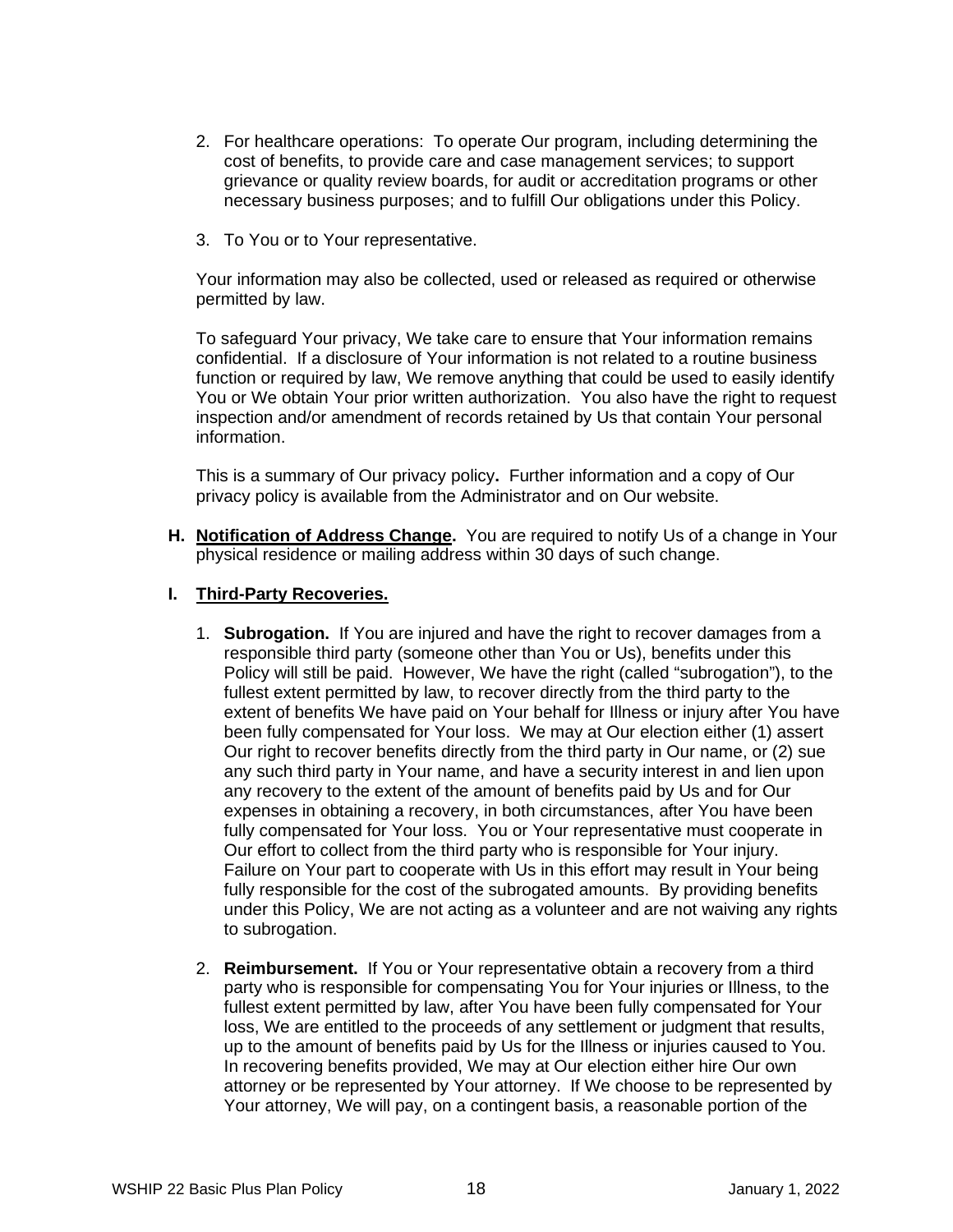attorney fees which are necessary for asserting Our right of recovery in the case, not to exceed 20% of the amount We seek to recover. We will not be required to pay for any legal costs incurred by You on Your behalf, and You will not be required to pay for any legal costs incurred by Us on Our behalf. You must protect Our interests in any negotiation regarding settlement of Your claim against a third party. Before accepting any settlement on Your claim against a third party, You must notify Us in writing of any terms or conditions offered in settlement, and You must notify the third party of Our interest in the settlement pursuant to this contractual provision. If You retain an attorney or other agent to represent You in the matter, You must require Your attorney or agent to reimburse Us directly from the settlement or recovery after You have been fully compensated for Your loss. By providing benefits under this Policy, We are not acting as a volunteer and are not waiving any rights to reimbursement.

# **VIII. GRIEVANCES AND APPEALS**

## **A. Complaints and Appeals.**

- 1. **Complaints.** If You have a complaint about Our services or about a benefit or coverage decision or any other WSHIP decision regarding Your Policy, please contact Our Customer Service department. The complaint process lets Customer Service quickly and informally correct errors, clarify decisions or benefits, or take steps to improve Our service.
- 2. **Appeals.** If You are not satisfied with Our response to a complaint or Your complaint is a request that We reconsider Our decision to deny, modify, reduce, or end payment, coverage or authorization of coverage, You will need to submit Your complaint as a formal appeal. You or Your authorized representative will need to request an appeal within 90 days of the event giving rise to the appeal. Following receipt of Your appeal, We will let You know if We need more information to respond to Your complaint. We will review Your complaint and respond as soon as possible, but not more than 30 calendar days after receiving the information requested to review Your complaint.

Your appeal rights and the appeal process are described below. If You have questions about the appeal process, please contact Our Customer Service department for assistance.

## **B. General Grievance and Appeal Rights.**

If You are aggrieved by one of Our actions or decisions, You may pursue up to three levels of appeal. The first two levels are internal: first to the Administrator and second to Our grievance committee. The third level of appeal is external and may be made to a designated Independent Review Organization (IRO). IRO review is available only for appeals of decisions relating to the denial, modification, reduction or termination of coverage of or payment for health care services. You may appeal to the IRO only after completion of Our internal review process.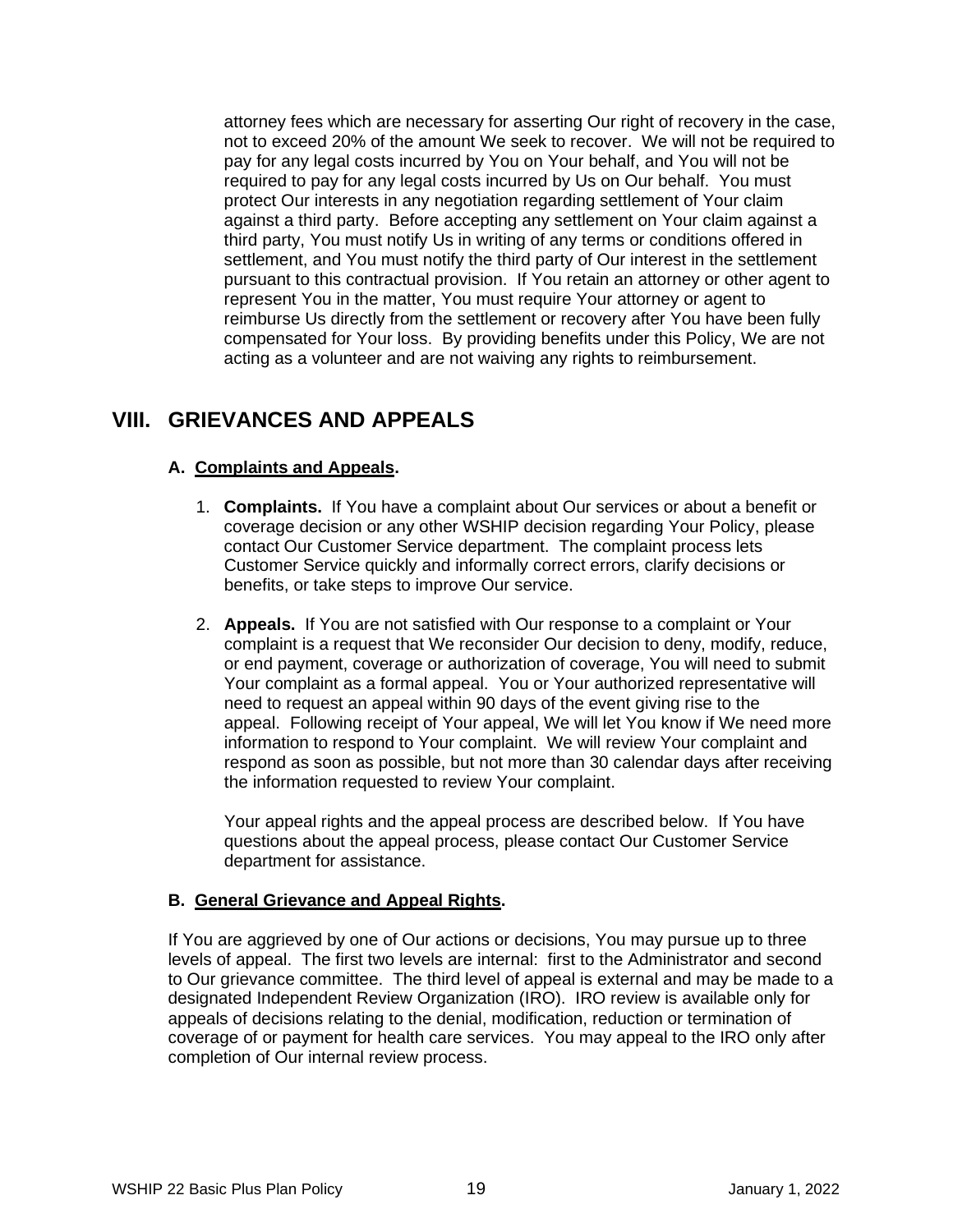## **C. Internal Appeal Process.**

#### 1. **Appeal to the Administrator.**

- a. You must notify the Administrator of Your request for appeal within 90 days of the event giving rise to the appeal.
- b. Within five business days, the Administrator will respond to You in writing confirming receipt of the appeal request, the date it was received, the nature of the complaint, and the resolution requested.
- c. The Administrator will investigate the complaint, consider all information submitted by You, and make its decision within 30 days of receipt of the complete information needed to respond to the appeal.
- d. The Administrator will notify You of its decision in writing and inform You of any further appeal options.
- e. The written notice will explain the decision and any supporting coverage or clinical reasons and will specifically refer to any supporting documents. If the Administrator fails to make its decision within 30 days of its receipt of the complete information needed to respond to the appeal, such failure is deemed to be an adverse decision and You may appeal to the next level.
- f. If a complaint involves denial of coverage of a service and You provide written notice to the Administrator of a need for a speedy appeal process because the regular appeal process timelines could seriously jeopardize Your life, health, or ability to regain maximum function, the Administrator will provide its written decision within 72 hours of receipt of the appeal request.

## 2. **Appeal to Our Grievance Committee.**

- a. You must notify the Administrator of Your request for appeal to Our grievance committee within 90 days of an adverse decision by the Administrator and include a written description of the complaint.
- b. Within five business days, the Administrator will respond to You in writing confirming receipt of the appeal request, the date it was received, the nature of the complaint, and the resolution requested. Within two business days of sending this notice, the Administrator will forward the appeal, with all relevant information from its files, to Our grievance committee.
- c. Our grievance committee will investigate the complaint, consider all information submitted by You, and make its decision within 30 days of its receipt of the complete information needed to respond to the appeal. The grievance committee may engage independent medical and legal experts to assist in the review process.
- d. Our grievance committee will notify You of its decision in writing and inform You of any further appeal options. The written notice will explain the decision and any supporting coverage or clinical reasons and will specifically refer to any supporting documents. If Our grievance committee fails to make its decision within 30 days of its receipt of the complete information needed to respond to the appeal, such failure is deemed to be an adverse decision and You may appeal to the next level (if applicable).
- e. If a complaint involves denial of coverage of a service and You provide written notice to the Administrator of a need for a speedy appeal process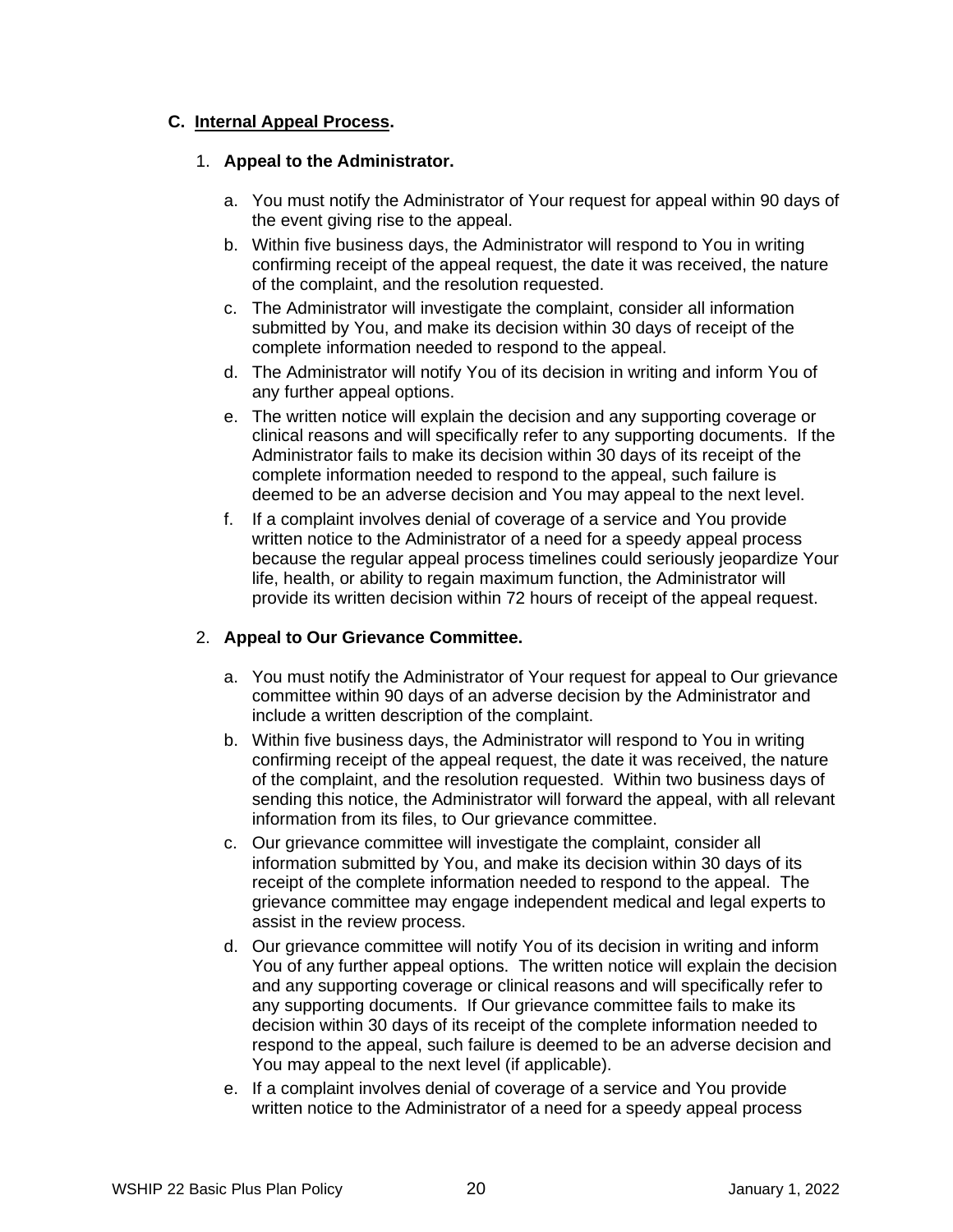because the regular appeal process timelines could seriously jeopardize Your life, health, or ability to regain maximum function, Our grievance committee will provide its written decision within 72 hours of its receipt of the appeal request.

## **D. External Appeal Process.**

- 1. If Our grievance committee affirms a decision to deny, modify, reduce, or terminate coverage of or payment for health services, You may appeal the decision to an IRO by notifying the Administrator within 30 days of receipt of the grievance committee's written decision.
- 2. The Administrator will gather all relevant documents and deliver them to the IRO within three business days of receiving Your request for appeal.
- 3. The IRO, made up of persons not associated with Us, will review Your complaint and make a decision. The IRO will provide its decision in writing to You and Us within 20 days of Your request for appeal. We will pay the charges for the IRO's review and written report.

## **E. Services During Appeal Process.**

If Your complaint contests a coverage decision and such decision was based on a finding of no Medical Necessity, We will continue to provide the service until the appeal is completed. Upon completion of the appeal process, if We continued to provide the service in question and it is determined that the coverage was properly denied, You will be responsible for the cost of the services provided.

# **IX. DEFINITIONS**

"**Administrator**" means the entity identified in the cover letter sent with Your Policy as the Administrator or such other entity as identified by Us to You in writing.

"**Allowed Amount**" means, for services or supplies received from a Network Provider, the amount agreed upon by Us and the Network Provider for the Covered Service. For services or supplies received from a non-Network Provider, the Allowed Amount will be no greater than the maximum amount We otherwise would have allowed had the Covered Service been furnished by a Network Provider. We reserve the right to determine the Allowed Amount for any service or supply.

"**Calendar Year**" means, with respect to the first Calendar Year, the period beginning on the Policy effective date and ending on December 31 of the same year; with respect to all other Calendar Years, the period beginning on January 1 and ending on December 31.

## "**Catastrophic Health Plan**" means:

(a) For grandfathered health benefit plans (under the Affordable Care Act) issued before January 1, 2014, and renewed thereafter, Catastrophic Health Plan means: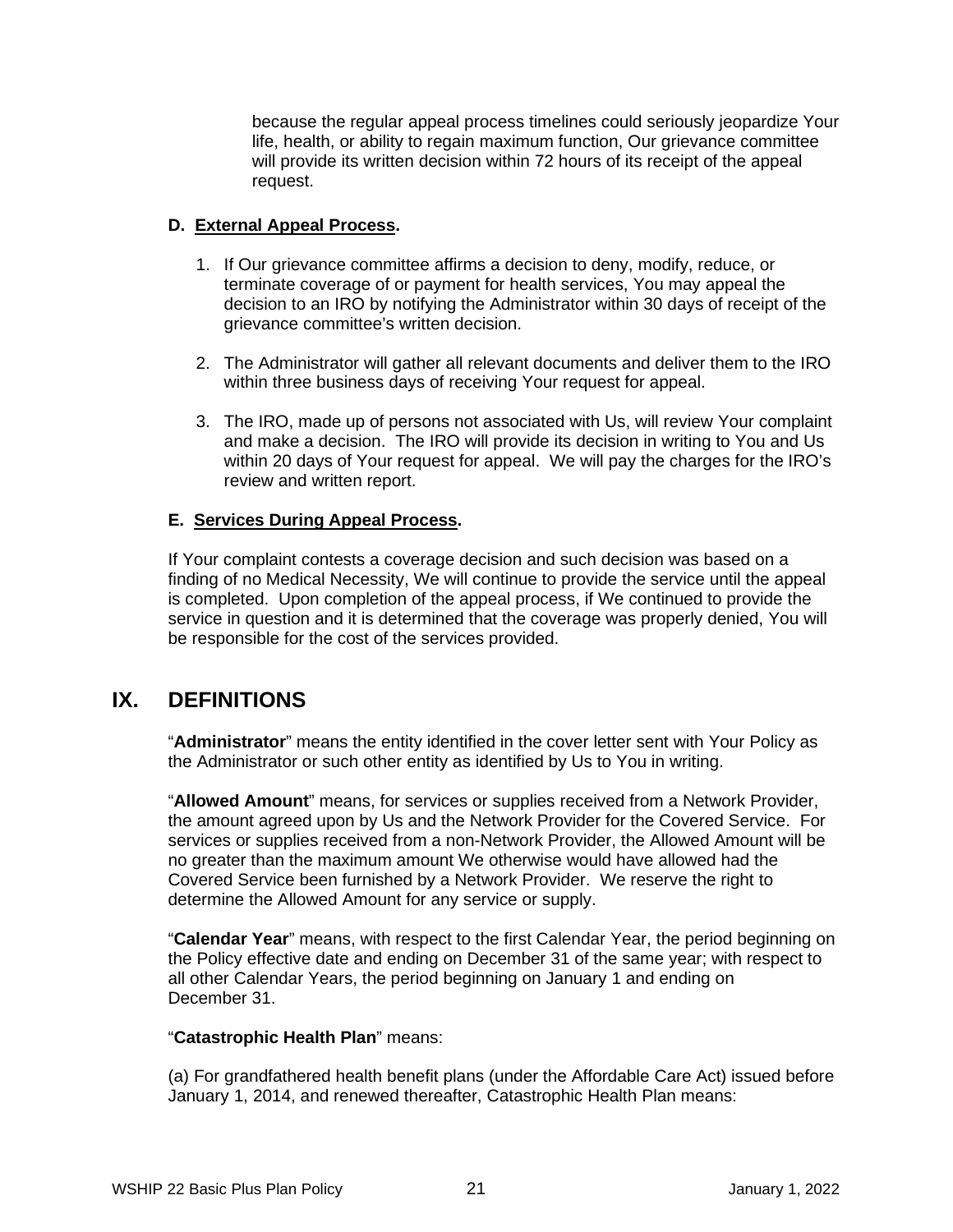(i) In the case of a contract, agreement, or policy covering a single enrollee, a health benefit plan requiring a calendar year deductible of, at a minimum, one thousand seven hundred fifty dollars and an annual out-of-pocket expense required to be paid under the plan (other than for premiums) for covered benefits of at least three thousand five hundred dollars, both amounts to be adjusted annually by the insurance commissioner; and

 (ii) In the case of a contract, agreement, or policy covering more than one enrollee, a health benefit plan requiring a calendar year deductible of, at a minimum, three thousand five hundred dollars and an annual out-of-pocket expense required to be paid under the plan (other than for premiums) for covered benefits of at least six thousand dollars, both amounts to be adjusted annually by the insurance commissioner.

(b) In July 2008, and in each July thereafter, the insurance commissioner shall adjust the minimum deductible and out-of-pocket expense required for a plan to qualify as a Catastrophic Health Plan to reflect the percentage change in the consumer price index for medical care for a preceding twelve months, as determined by the U.S. Department of Labor. For a plan year beginning in 2014, the out-of-pocket limits must be adjusted as specified in section  $1302(c)(1)$  of the Affordable Care Act, as amended. The adjusted amount shall apply on the following January 1st.

(c) For health benefit plans issued on or after January 1, 2014, Catastrophic Health Plan' means:

 (i) A health benefit plan that meets the definition of "catastrophic plan" set forth in section 1302(e) of the Affordable Care Act, as amended; or

 (ii) A health benefit plan offered outside the exchange marketplace that requires a calendar year deductible or out-of-pocket expenses under the plan, other than for premiums, for covered benefits, that meets or exceeds the commissioner's annual adjustment under (b) above.

"**Covered Services**" include the services listed in Section III.B of the Policy.

"**Custodial Care**" means care that does not require the regular services of a Health Care Provider and is designed primarily to assist You in the activities of daily living. Custodial Care includes, but is not limited to, help in walking, getting in and out of bed, bathing, dressing, feeding and preparation of special diets, and supervision of medications that are ordinarily self-administered.

"**Dependent Child**" or "**Dependent Children**" means all minor, unmarried natural or adopted children of Yours who have not reached the age of 26. Dependent Child or Dependent Children also includes such children over the age of 26 who are dependent on You for support and maintenance by reason of developmental disability or physical handicap, provided that proof of such incapacity is submitted to Us within 31 days of the Dependent Child's attainment of age 26.

**"Designated Network Provider."** See "Network Provider" below.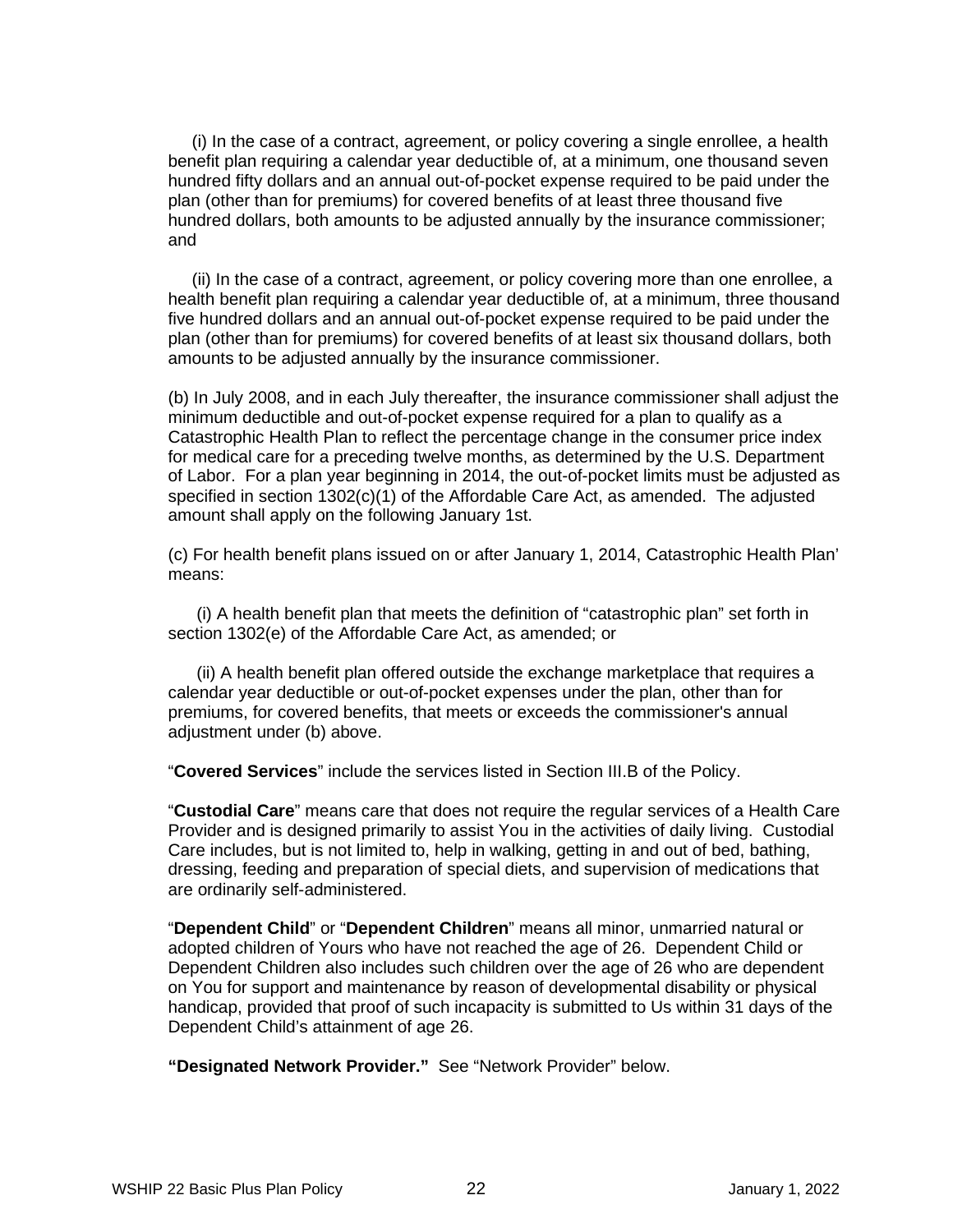"**Durable Medical Equipment**" is equipment that can withstand repeated use, is primarily and customarily used to serve a medical purpose, is useful only in the presence of an Illness and is used in a home setting. Durable Medical Equipment includes Hospital beds, wheelchairs, walkers, crutches, canes, glucose monitors, external insulin pumps, oxygen and oxygen equipment. We, in Our sole discretion, will determine if equipment will be made available on a rental or purchase basis. Durable Medical Equipment does not include domestic or recreational equipment such as air conditioners, spas and exercise equipment, even if prescribed by a Physician.

"**Emergency**" means the sudden, unexpected onset of a medical condition that in the reasonable judgment of a prudent person is of such a nature that failure to render immediate care by a licensed medical provider would place Your life in danger, or cause serious impairment to Your health.

"**Health Care Provider**" means any Physician, facility or health care professional duly licensed and entitled to reimbursement for health care services.

"**Home Health Agency**" means a public or private agency or organization licensed and operated as a Home Health Agency in accordance with state law.

"**Home Health Care Plan**" means a plan for Your continued care and Treatment by a Home Health Agency. The Home Health Care Plan must be approved in advance in writing by Your attending Physician.

"**Hospice Care**" means a coordinated, interdisciplinary program provided by a licensed hospice agency to meet Your physical, psychological and social needs when You are terminally ill as certified by Your attending Physician.

"**Hospital**" means a facility licensed by the state as a Hospital that provides diagnosis, Treatment, and care of persons over a continuous period of twenty-four hours or more.

When Treatment is needed for mental disease or disorder, "Hospital" means a facility that meets these requirements:

- **Provides inpatient psychiatric services for the diagnosis and Treatment of mental** Illness on a 24-hour basis;
- Has rooms for resident inpatients;
- **If** Is equipped to treat mental diseases or disorders;
- Has a resident psychiatrist on duty or on call at all times; and
- As a regular practice, charges the patient for the expense of confinement.

A Hospital does not include a facility or institution or part of a facility or institution that is licensed or used principally as a clinic, convalescent home, rest home, SNF or home for the aged.

"**Illness**" means a disease, disorder, condition or injury that requires Treatment by a Health Care Provider.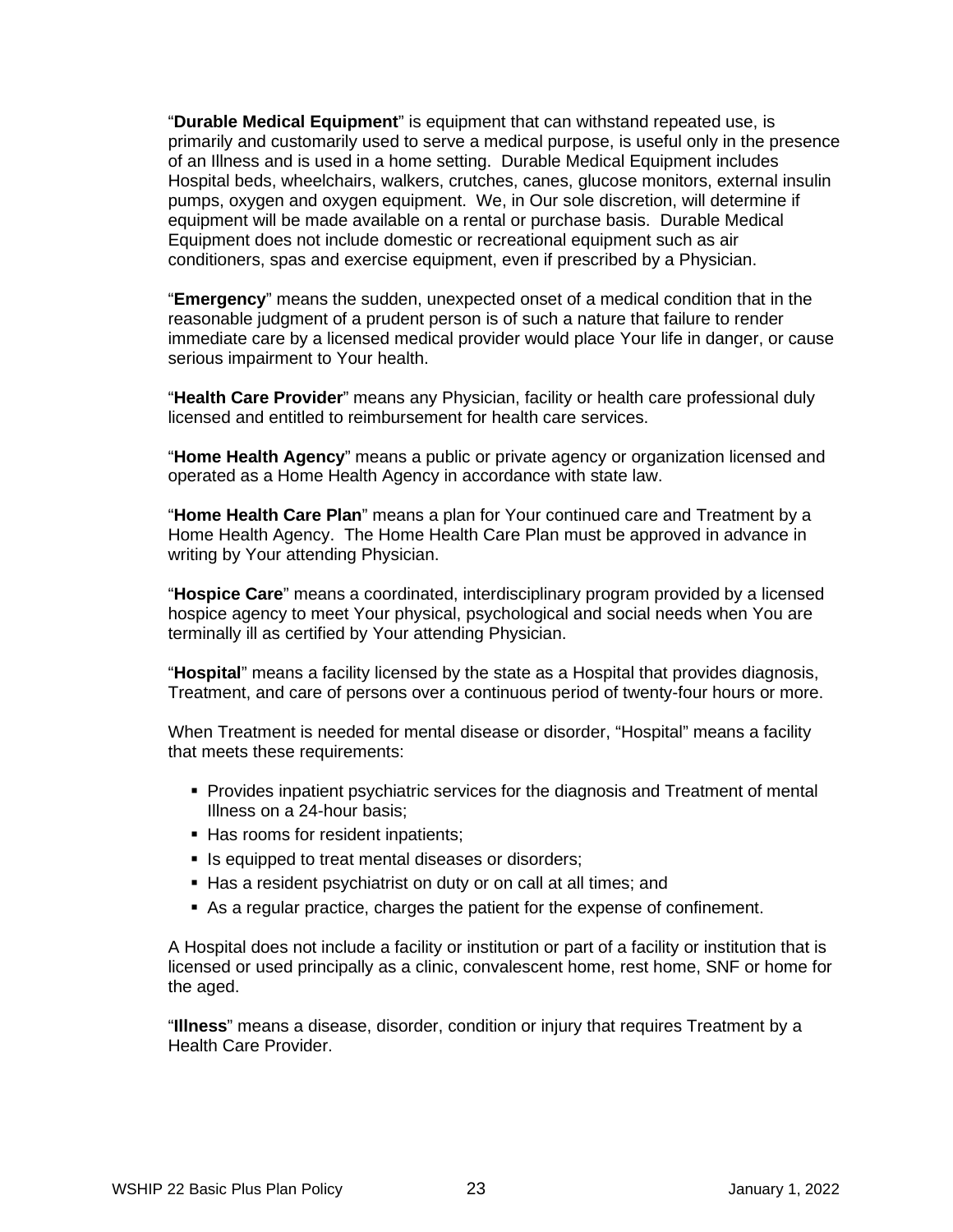"**Investigational or Experimental**" means a service, drug or device that meets one or more of the following criteria at the time it is provided, as determined by Us. The service, drug, or device:

 Cannot be legally marketed in the United States without the approval of the FDA and such approval has not been granted;

Is subject to a New Drug or New Device Application on file with the FDA;

- Is provided as part of a Phase I or Phase II clinical trial, as the experimental or research arm of a Phase III clinical trial, or in any other manner that is intended to evaluate the safety, toxicity or efficacy of the service; Is provided pursuant to a written protocol or other document that lists an evaluation of the safety, toxicity or efficacy of the service, drug or device among its objectives;
- Is subject to the review or approval of an Institutional Review Board or other body that reviews or approves research concerning the safety, toxicity or efficacy of services, drugs or devices; or

Is provided pursuant to informed consent documents that describe the service, drug or device as Investigational or Experimental, or in other terms that indicate that the service, drug or device is being evaluated for its safety, toxicity or efficacy.

"**Medicaid**" means the program established under Title XIX of the federal Social Security Act.

"**Medical Services**" means Covered Services excluding Prescription Drugs.

"**Medical Staff**" means the medical director acting on Our behalf and any independent medical experts engaged by Our medical director.

"**Medically Necessary**" or "**Medical Necessity**" means services or supplies provided by a Health Care Provider to diagnose or treat an Illness that Our Medical Staff and/or the IRO (under the grievance process set forth in Section VIII) determines is:

- Appropriate and consistent with Your condition, diagnosis or Illness;
- Consistent with standards of good medical practice in the United States;
- Not primarily for Your or Your Health Care Provider's comfort or convenience;
- Not Investigational or Experimental;
- Not provided as part of Your scholastic education or vocational training; and
- In the case of inpatient care in a Hospital, SNF, Hospice or any other facility, such services or supplies could not be provided safely via a less costly level of service.

"**Medicare**" means the program established under Title XVIII of the federal Social Security Act.

"**Myofascial Pain Dysfunction (MPD)**" is a disorder involving muscles surrounding and adjacent to the Temporomandibular Joint (TMJ) area that is characterized by:

- **Preauricular-temporal, occipital and/or jaw pain;**
- Spasm and/or tenderness of the masticatory muscles; or
- **E** Limited jaw movement.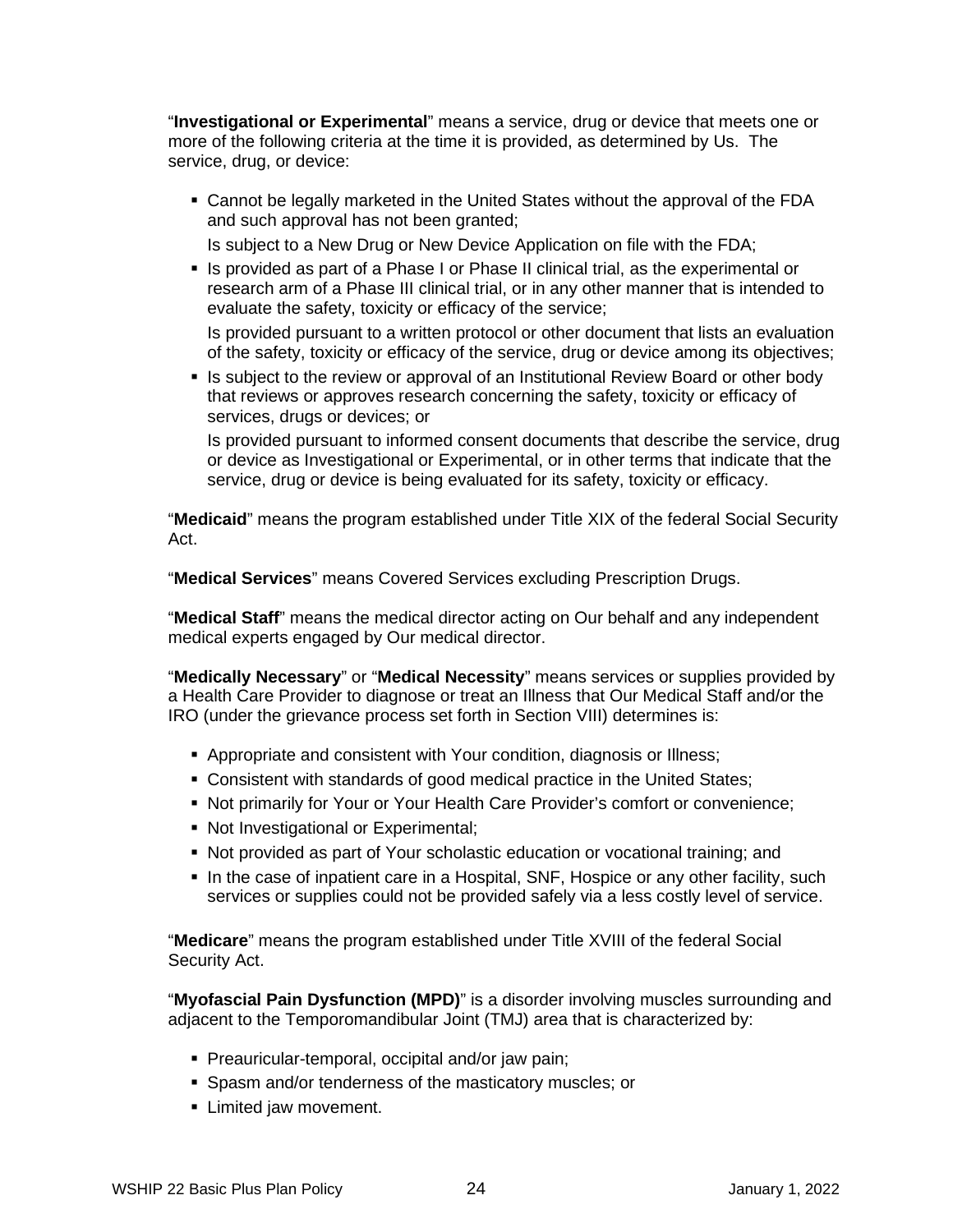"**Network Pharmacy**" is a pharmacy vendor for whose services We have contracted to fill prescriptions under this Policy.

**"Network Provider"** is a Health Care Provider for whose services We have contracted to deliver Covered Services under this Policy. For certain Covered Services, certain Health Care Providers ("Designated Network Providers") have specially contracted to provide better pricing for WSHIP enrollees.

"**Our**," "**We**" or "**Us**" means the Washington State Health Insurance Pool.

"**Pharmacy Benefit Manager**" means the entity identified in the cover letter sent with Your Policy as the Pharmacy Benefit Manager, or such other entity as identified by Us to You in writing.

"**Physician**" means one of the following licensed providers, but only when the provider is rendering a service within the scope of his or her license:

- Doctor of Medicine (MD);
- Doctor of Osteopathy (DO);
- Dentist (DDS);
- Optometrist (OD);
- Podiatrist (DPM);
- **Pasychologist (Masters or PhD);**
- Clinical Social Worker (MSW);
- Chiropractor (DC);
- Registered Nurse (RN);
- Advanced Registered Nurse Practitioner (ARNP);
- Naturopathic Doctor (ND); or
- any other provider required to be treated as a Physician under the insurance laws of the State of Washington.

"**Policy**" consists of this plan Policy, the Schedule, the completed application and all attachments and endorsements included or issued by Us hereafter.

"**Prescription Drug**" means any medical substance that (1) has been approved by the FDA, and (2) is required to bear the following legend on its label: "Caution: Federal law prohibits dispensing without a prescription."

"**Schedule**" means the Schedule of Benefits attached to this Policy.

"**Skilled Nursing Care**" means any Treatment that is rehabilitative in nature and is required to restore You to Your prior level of health after an accident or Illness. Skilled Nursing Care is a level of care that is higher than Custodial Care and lower than Hospital care.

"**Skilled Nursing Facility (SNF)**" means a facility that primarily provides inpatient Skilled Nursing Care or rehabilitation services and that is licensed by the state as a nursing